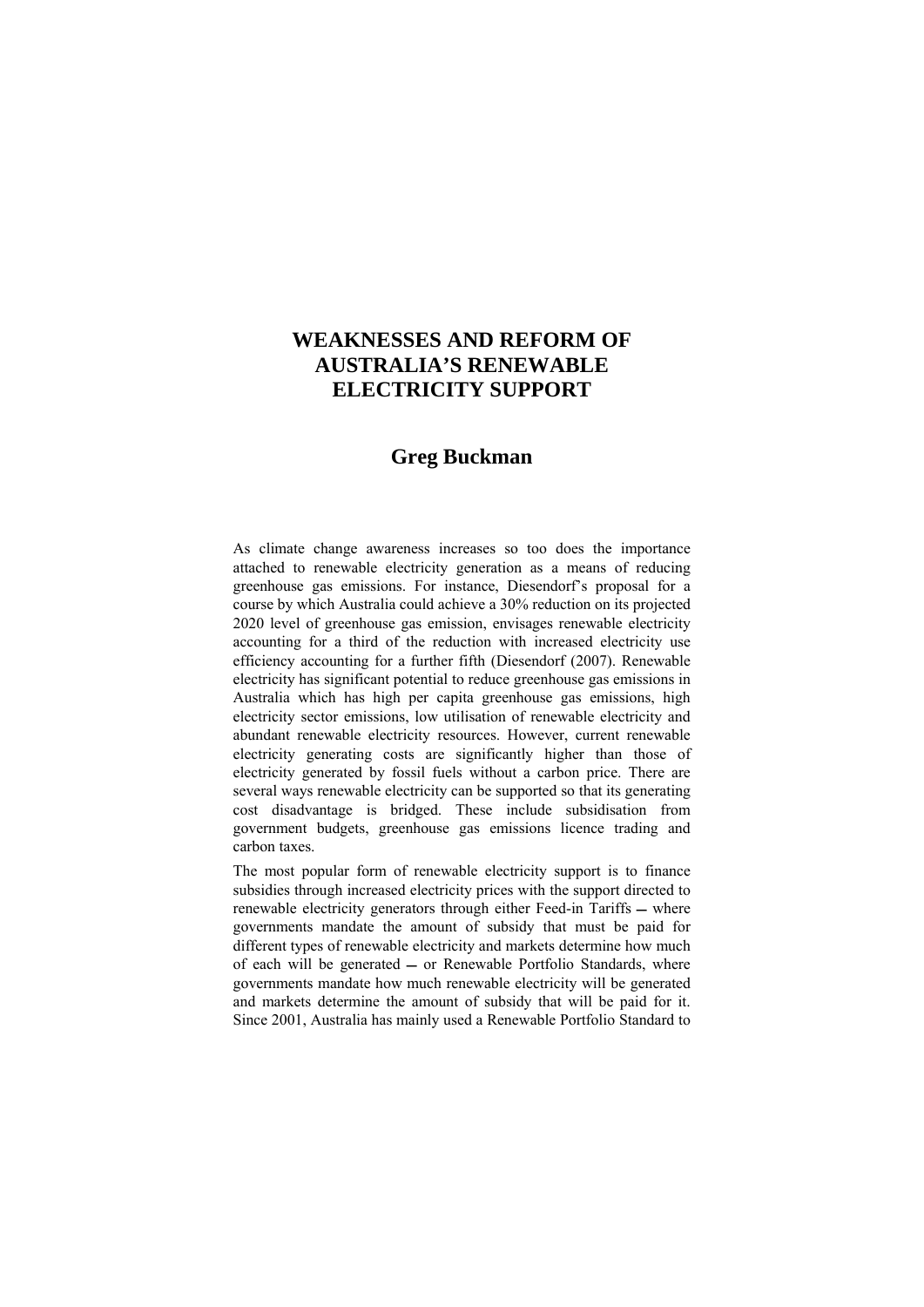subsidise its renewable electricity. If Australia is to meet its post-Kyoto greenhouse gas obligations, which will probably involve major cuts to its electricity emissions, it is likely to have to embrace major generation of renewable electricity. However, there is entrenched political opposition to this, particularly from major industrial electricity users, electricity retailers and politicians fearful of a consumer backlash against rapidly rising electricity prices.

There has been limited contemporary academic, or government, examination of integrated renewable electricity policy in Australia, especially in terms of how it should be designed to facilitate major reductions in the country's greenhouse gas emissions, and how different renewable electricity types should be supported. Kent and Mercer (2006) analysed the original version of Australia's Renewable Portfolio Standard, and Saddler *et al* (2007) mapped scenarios for how renewable electricity and energy efficiency can be used to lower Australia's greenhouse gas emissions, but there has been little analysis since. Kann (2010) examined the specific issue of wind finance, Valentine (2010) examined wind support in Australia, MacGill (2009) analysed the integration of wind into the national electricity market and Jakrawatana *et al* (2009) discussed regional bioenergy systems but none considered overall renewable electricity policy in an integrated way. At a government level, there was significant official review of overseas Renewable Portfolio Standard design before Australia's original Renewable Portfolio Standard was introduced in 2001, and again when it was reviewed in 2003, but there has been none since.

This article discusses, and analyses, the significance of electricity generation emissions in Australia's overall greenhouse performance, its renewable electricity generation record, the flaws in the country's Renewable Portfolio Standard that stop it supporting a large amount of a wide range of renewable electricity types and the political forces that have shaped these features. The next section of this paper examines Australia's electricity sector greenhouse gas emissions and historic use of renewable electricity. The following sections consider the performance of Australia's Renewable Portfolio Standard since it began in  $2001$  its ongoing weaknesses and possible changes that can be made to enable it to support a wide range of renewable electricity types. The article then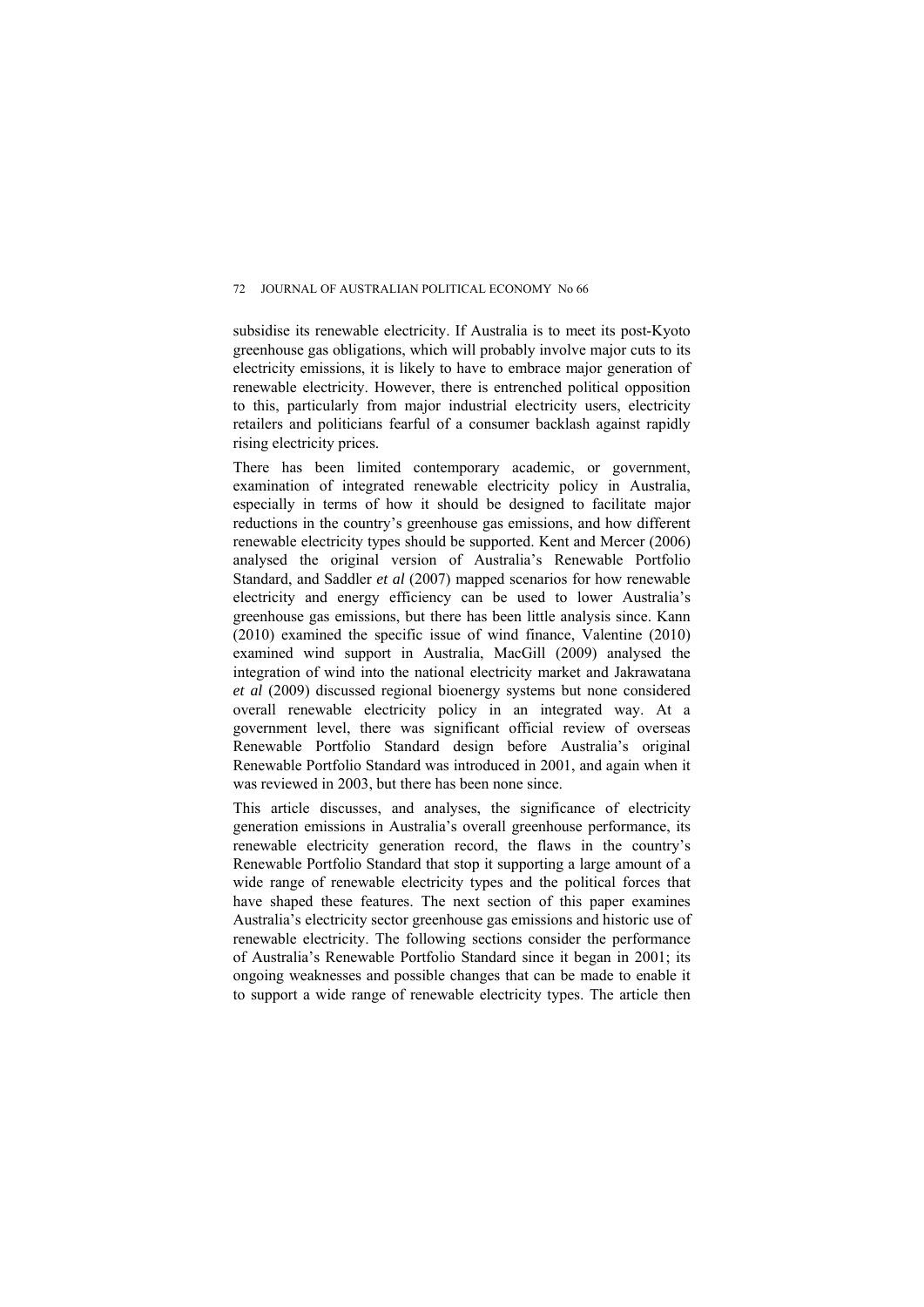examines possible changes to Australia's renewable electricity target to enable it to achieve major greenhouse gas emission reduction and the political forces that influence Australia's renewable electricity policy.

## **Australia's Electricity Sector Greenhouse Gas Emissions**

All sides of the climate change debate in Australia distort, at times, the country's greenhouse gas emission statistics. People in favour of climate change action often erroneously claim that Australia has the highest *per capita* greenhouse gas emissions in the world. Those against action often argue that the country's greenhouse gas emissions are insignificant on a global scale. In fact, in 2006 Australia's per capita level of greenhouse gas emission, including land-use change, of  $28.1 \text{ t CO}_{2}$  e/vr, was the sixth highest in the world and was the highest amongst developed countries. It was also approximately four times the global per capita average and was about twice the average for developed countries belonging to the Organisation for Economic Cooperation and Development (OECD) (Garnaut 2008a: 153). Even though the country's domestic greenhouse gas emissions were equal to about 1.5% of the global total in 2005, they were still the seventeenth highest of any country in the world (World Resources Institute 2009).

A major driver of Australia's relatively high level of greenhouse gas emissions is electricity generation. As shown in Figure 1, in 2009 it accounted for the largest share of the country's greenhouse gas emissions:  $202$  Mt CO<sub>2</sub>e/yr, or  $38\%$  of the country's net national greenhouse gas emissions (excluding land use, land use change and forestry) of 537 Mt  $CO<sub>2</sub>e/yr$  (Department of Climate Change (DCC) 2010: 3). Electricity generation is also one of the country's fastest growing greenhouse gas emission sources. In 1990 it accounted for 129 Mt  $CO<sub>2</sub>e/yr$ , or 31% of the nation's net greenhouse gas emissions of 416 Mt  $CO<sub>2</sub>$  (DCC 2008: 2). This means between 1990 and 2009 Australia's net national greenhouse gas emissions increased by 28% while its electricity generation emissions increased by double that rate: 57%.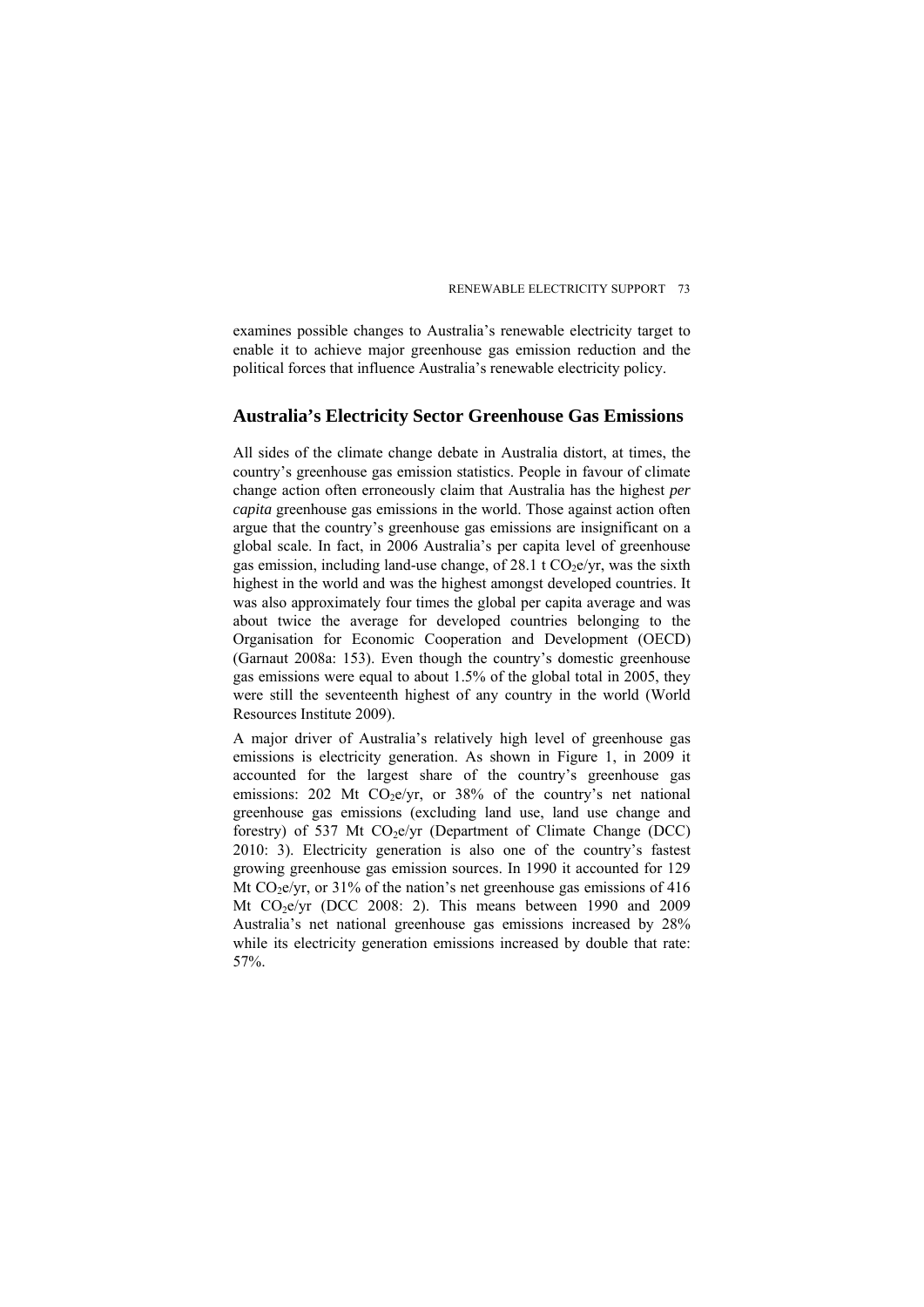

**Figure 1: Australia's Non-Land Clearing Greenhouse Gas Emission Sources, 1990 and 2009** 

Australia's electricity generation greenhouse gas emissions have increased to a point where they now account for a larger share of the nation's net emissions than they do in any other OECD country. As Figure 2 shows, the proportion of national greenhouse gas emissions contributed by electricity generation was 36% of Australia's in 2000, nearly twice the (unweighted) OECD average of 18% (World Resources Institute 2009, International Energy Agency (IEA) 2009).

A large part of the reason for the high contribution of electricity generation to Australia's greenhouse gas emissions is its greenhouse gas intensity. The greenhouse gas emission intensity of the country's electricity generation is the highest of any country in the OECD. In 2000, it took  $0.86$  kg of  $CO<sub>2</sub>$  to generate each MWh of electricity in Australia, 2.4 times the OECD average of 0.36 kg (World Resources Institute 2009). In 1971, however, the greenhouse gas intensity of Australia's electricity supply was similar to the OECD average (Garnaut 2008a: 153). This means the influences that have made electricity such a large contributor to Australia's greenhouse gas emissions have become more pronounced in the last two decades of the  $20<sup>th</sup>$  century. These influences

*Source*: DCC 2010.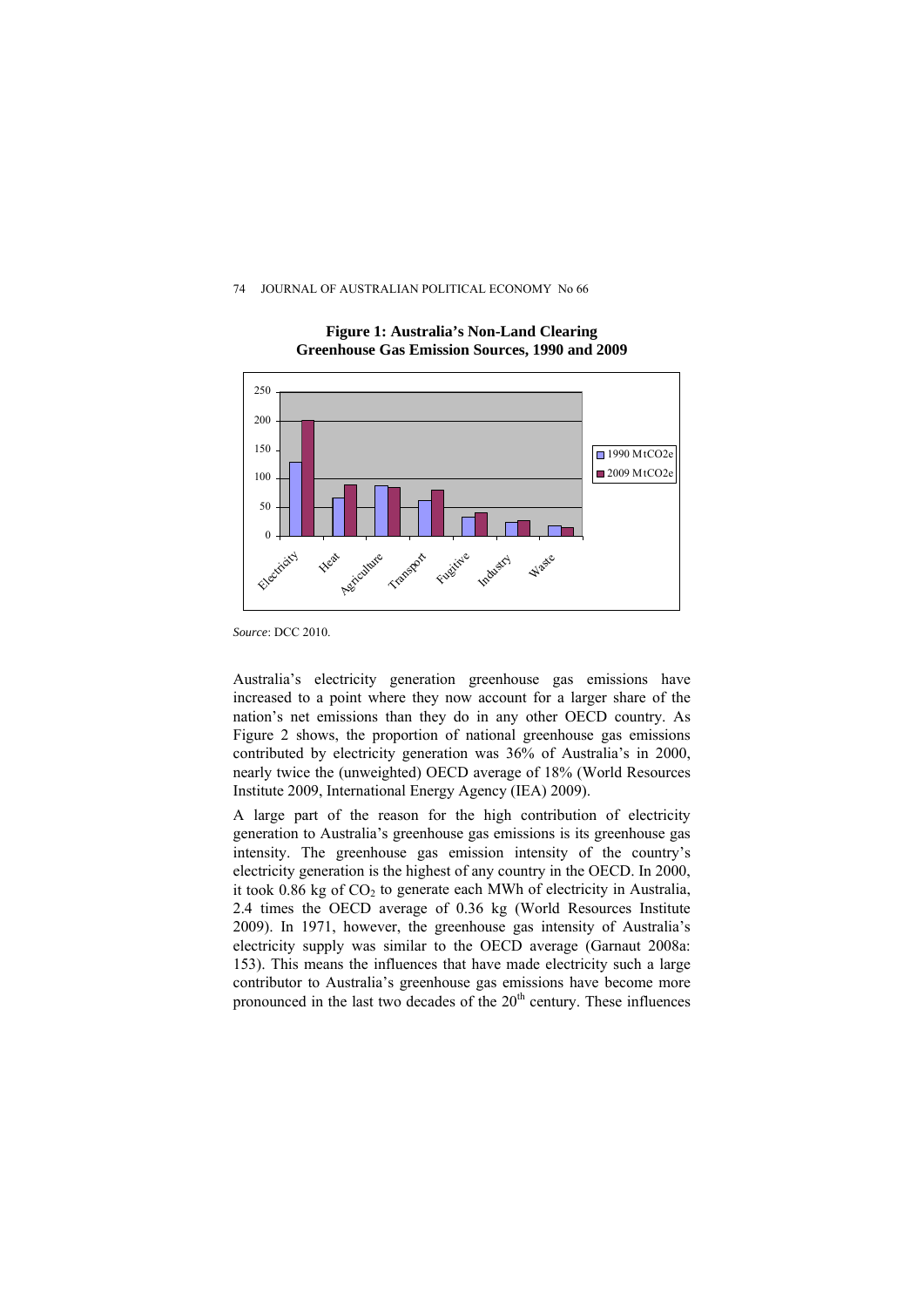are mainly its dependence on coal and its relatively modest use of renewable electricity.

### **Figure 2: Proportion Of OECD Nations' Greenhouse Gas Emissions Accounted for by Electricity Generation, 2000**



*Source:* World Resources Institute 2009, IEA 2009.

In 2006, Australia was the second-most coal dependent OECD country with respect to electricity generation. In that year, coal (both black and brown) supplied 76% of the country's electricity generation, compared to an OECD (unweighted) country average of 37% (IEA 2009). The flipside of Australia's high use of coal for electricity generation is its low use of renewable sources for electricity. In 2006, 8% of Australia's electricity generation was supplied by renewable electricity compared to an OECD (unweighted) average of 16% (IEA 2009). However, the proportion of Australia's electricity supplied by renewable electricity has not always been low. In the mid 1960s, when hydro-electric development was at its peak in the Snowy Mountains and Tasmania, the share of electricity in Australia generated by renewables reached a high of 23% in 1965, but it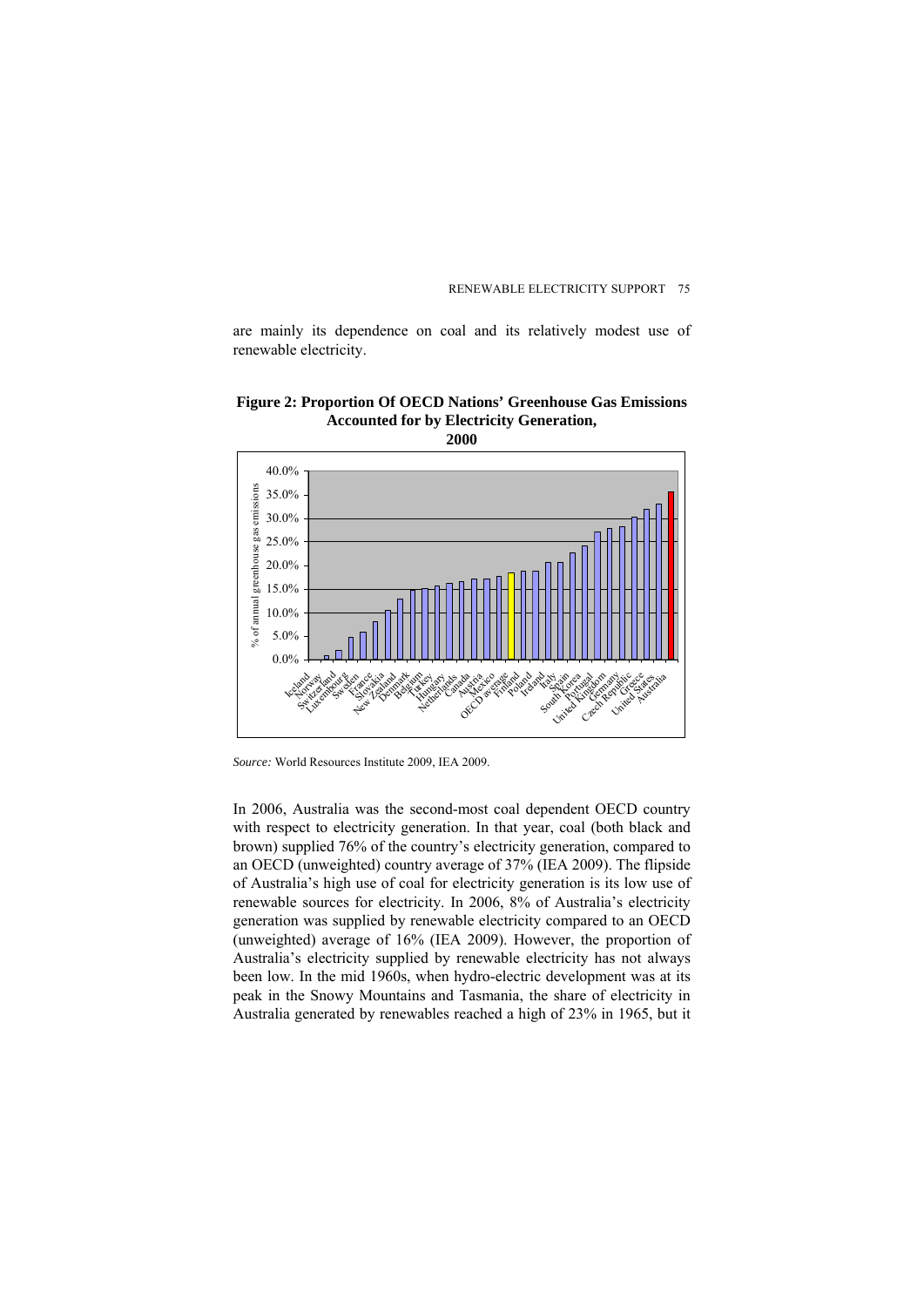declined to 9% by 2000 (MRET Review Panel 2003: 10). This reduction contributed to both Australia's low renewable electricity generation market share as well as its relatively high electricity generation greenhouse gas intensity.

## **Renewable Electricity Under the Renewable Portfolio Standard**

The slide in Australia's use of renewable electricity since the 1960s has been arrested by its use of a Renewable Portfolio Standard. The country first began using a Renewable Portfolio Standard in 2001, then known as the Mandatory Renewable Energy Target (MRET). It was an initiative announced by the Howard federal government as part of a package of measures it brought to the 1997 negotiation of the Kyoto international greenhouse gas emission reduction protocol. The additional renewable electricity that MRET sought to support was expressed not as a share of electricity generation, but as a specific amount of generation: 9.5 TWh/yr by 2010. It was thought that this would roughly increase the nation's renewable electricity market share by about two percentage points by 2010, from 10.5% of grid-connected electricity generation in 1996-97 to 12.5% in 2010 (Renewables Target Working Group 1999: 8-24). However, this projected growth assumed relatively modest growth in Australia's electricity consumption. The actual growth after MRET's introduction was much higher than anticipated, with the result that the mechanism only managed to slow the rate of decline in the country's percentage use of renewable electricity. By 2007-08, Australia's renewable electricity was equal to 6.9% of all grid and off-grid electricity generation (18.4 TWh/yr out of 265.3 TWh/yr of total generation). It is impossible to calculate the renewable electricity market share of gridconnected electricity (only) from published data: off-grid generation accounts for about 10% of all electricity generation (Australian Bureau of Agricultural and Resource Economics (ABARE) 2010a).

Although MRET did not increase the country's renewable electricity market share, it was successful in diversifying Australia's renewable electricity generation, although hydro generation still generates about two-thirds of the nation's renewable electricity. As shown in Figure 3, between 2000 and 2008 hydro generation declined from 17 TWh/yr to 21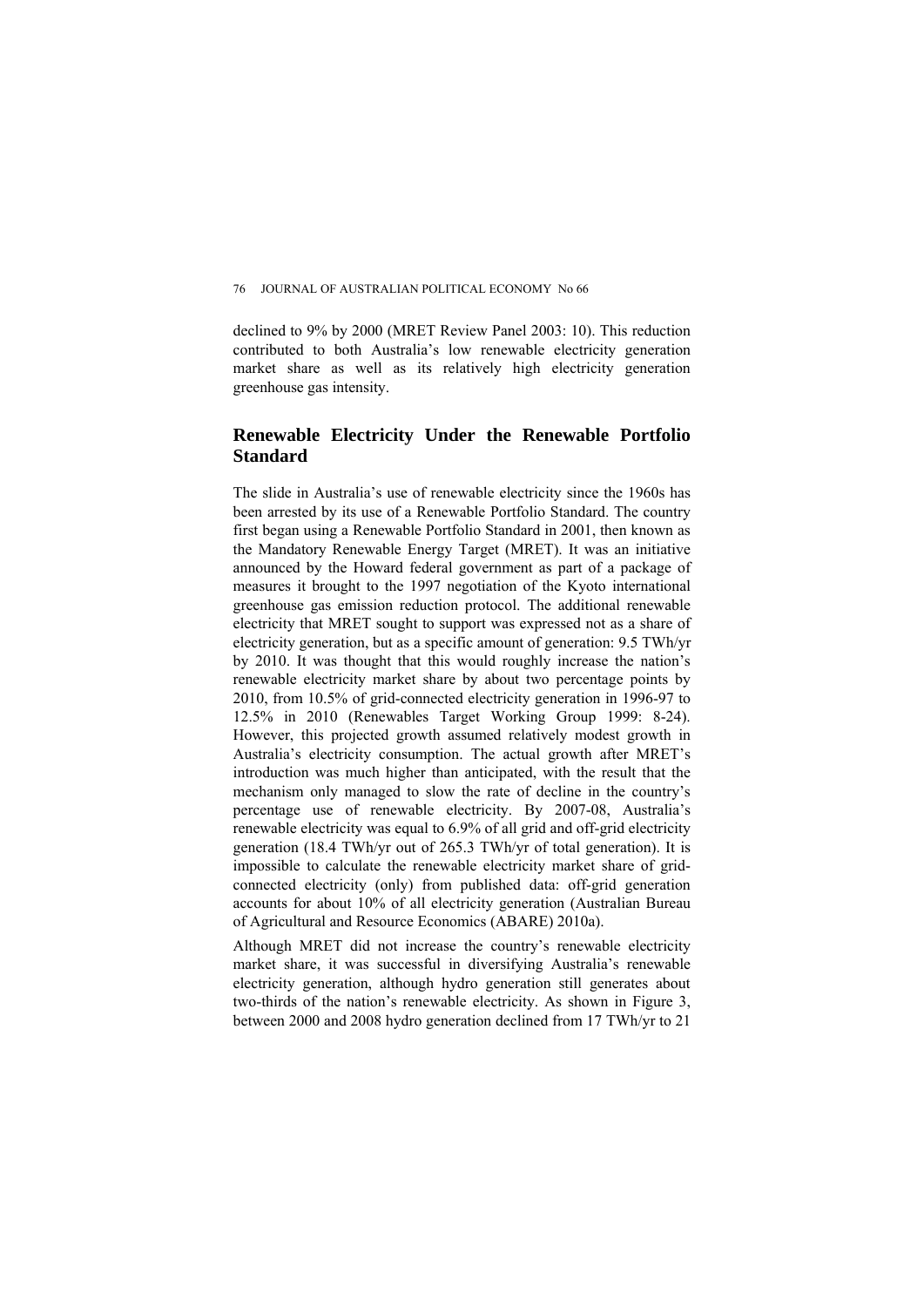TW-h/yr (largely because of rainfall decline) but wind generation increased from 0.1 TWh/yr to 12 TWh/yr over the same period (ABARE 2010a). Compared to the European Union and the USA, Australia's renewable electricity is still relatively undiversified (Buckman and Diesendorf 2010), but MRET made a start in broadening its base.



### **Figure 3: Generation of Different Renewable Electricity Types in Australia, 2000 to 2008**

*Source:* ABARE 2010a.

As well as high growth in electricity consumption, another force behind MRET's inability to lift Australia's renewable electricity market share has been its support of solar and heat pump water heaters which do not generate renewable electricity. This has significantly thwarted the renewable electricity support power of the country's Renewable Portfolio Standard.

MRET, like all Renewable Portfolio Standard mechanisms, imposes a responsibility on electricity retailers to source a predetermined share of their electricity from renewable electricity. Renewable electricity generators can sell their power directly to retailers, via contracts, to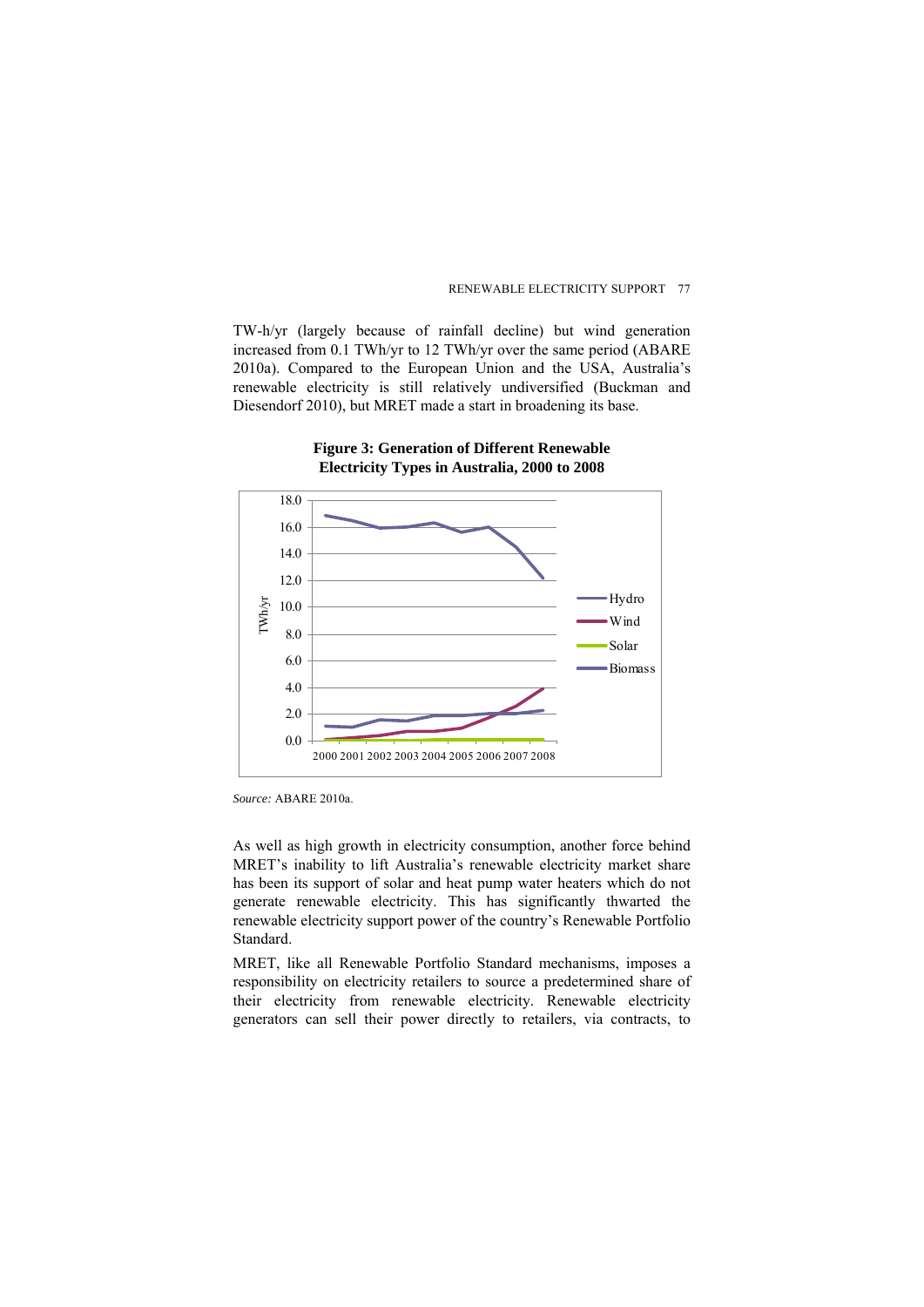enable the retailers to discharge this responsibility, or the generators can sell to the retailers indirectly, through open market sales of tradable certificates. Both types of sale result in the creation of Renewable Energy Certificates under Australia's Renewable Portfolio Standard, each of which represent one MWh of renewable electricity generation.





*Source:* Green Energy Markets 2010a.

Figure 4 shows the number of Renewable Energy Certificates created by different types of renewable electricity, and non- renewable electricity, since MRET began in April 2001 (up to December 2010). As can be seen, solar water heaters created the second largest proportion of Renewable Energy Certificates over the period (23%) after solar PV (30%), while wind (22%),and hydro (11%) were the next largest creators of certificates (Green Energy Markets 2010a). The renewable electricity sources that have lost out from Australia's Renewable Portfolio Standard, to date, have been concentrating solar thermal (large scale solar: the 'solar-non PV' category of Figure 4) and geothermal (which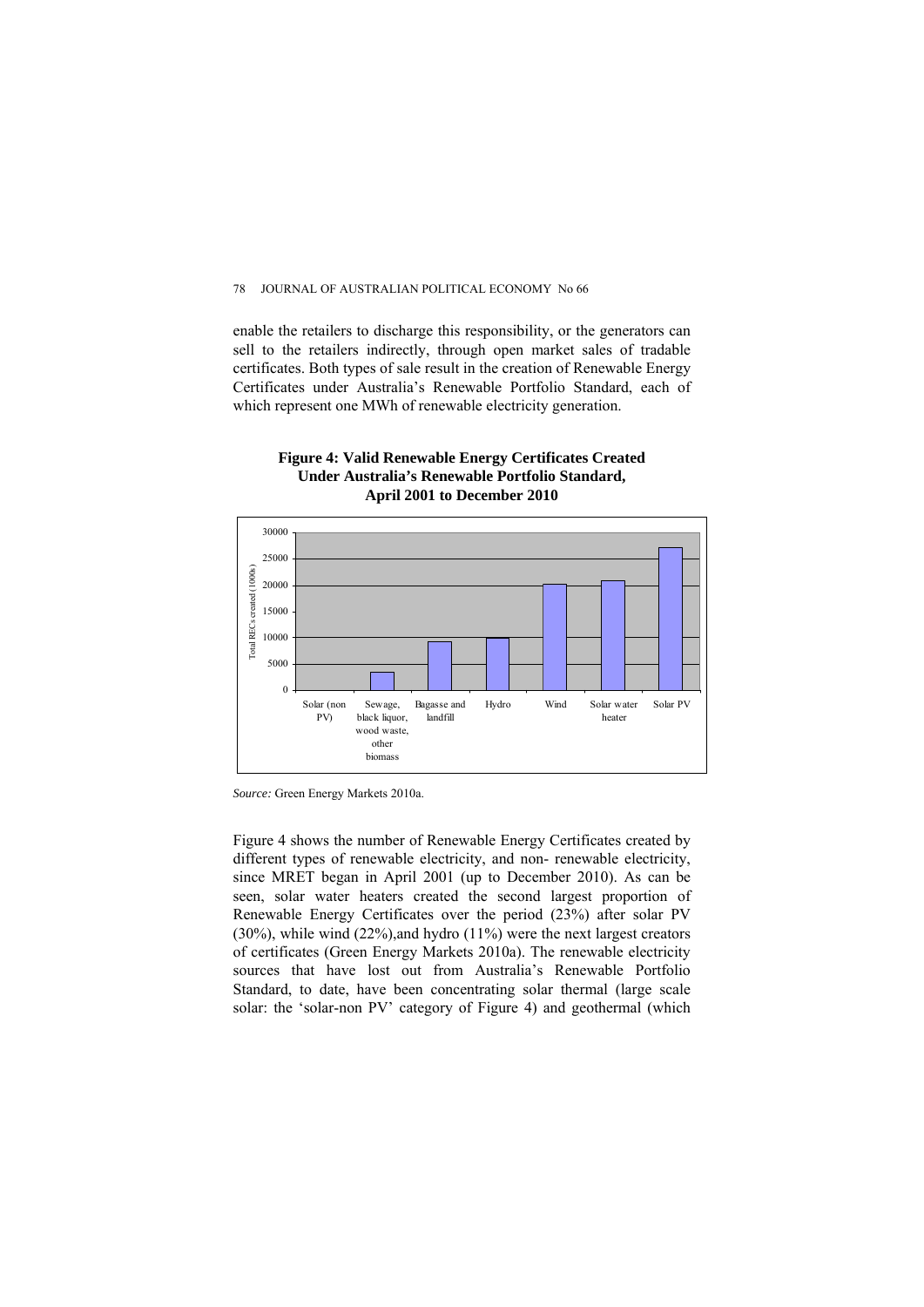isn't shown in Figure 4). Of the 90.8 million certificates created by December 2010, only 14 had been created by concentrating solar thermal and none by geothermal technology (Green Energy Markets 2010a). The problem with excluding these types of renewable electricity from support is that, as explained later in this article, solar and geothermal have a lot more generating capacity than other types of renewable electricity in Australia and will necessarily have to be a major part of any ambition to eventually generate a majority of the country's electricity from renewable electricity.

Another problem created by the large number of solar water heater Renewable Energy Certificates is that they have pushed down the price of certificates and have made the price fairly volatile. Between September 2006 and March 2008 certificate prices went from a low of A\$8 each to a high of A\$53, then fell as low as A\$28 by October 2009, largely as a result of the high number of solar water heater certificates. Their price has since recovered, somewhat, to about A\$35 but by early December 2010 had fallen to A\$28.50 (Green Energy Markets 2010b). Uncertain subsidy levels are a weakness of Renewable Portfolio Standard mechanisms not found in Feed-in Tariffs. Finon (2006: 330) argues that Renewable Portfolio Standard tradable certificate prices represent a 'regulatory risk' not found in the Feed-in Tariff mechanism.

# **Ongoing Weaknesses In Australia's Renewable Electricity Support**

Australia's Renewable Portfolio Standard is not its only form of renewable electricity support but it remains the country's main one. Beginning in 2008, state and territory governments in Australia introduced Feed-in Tariffs. However, their renewable electricity support potential is limited. This is because all, apart from the ACT and Victorian ones, only cover small-scale generation. Moreover, apart from the ACT and New South Wales, they extend limited subsidies because they are based on the amount of generation fed into the grid net of household electricity use. Most overseas Feed-in Tariffs are based on the gross amount fed into the grid, exclusive of household use. Also, the Australian Feed-in Tariffs, other than in the ACT and New South Wales, are restricted to solar photovoltaic generation.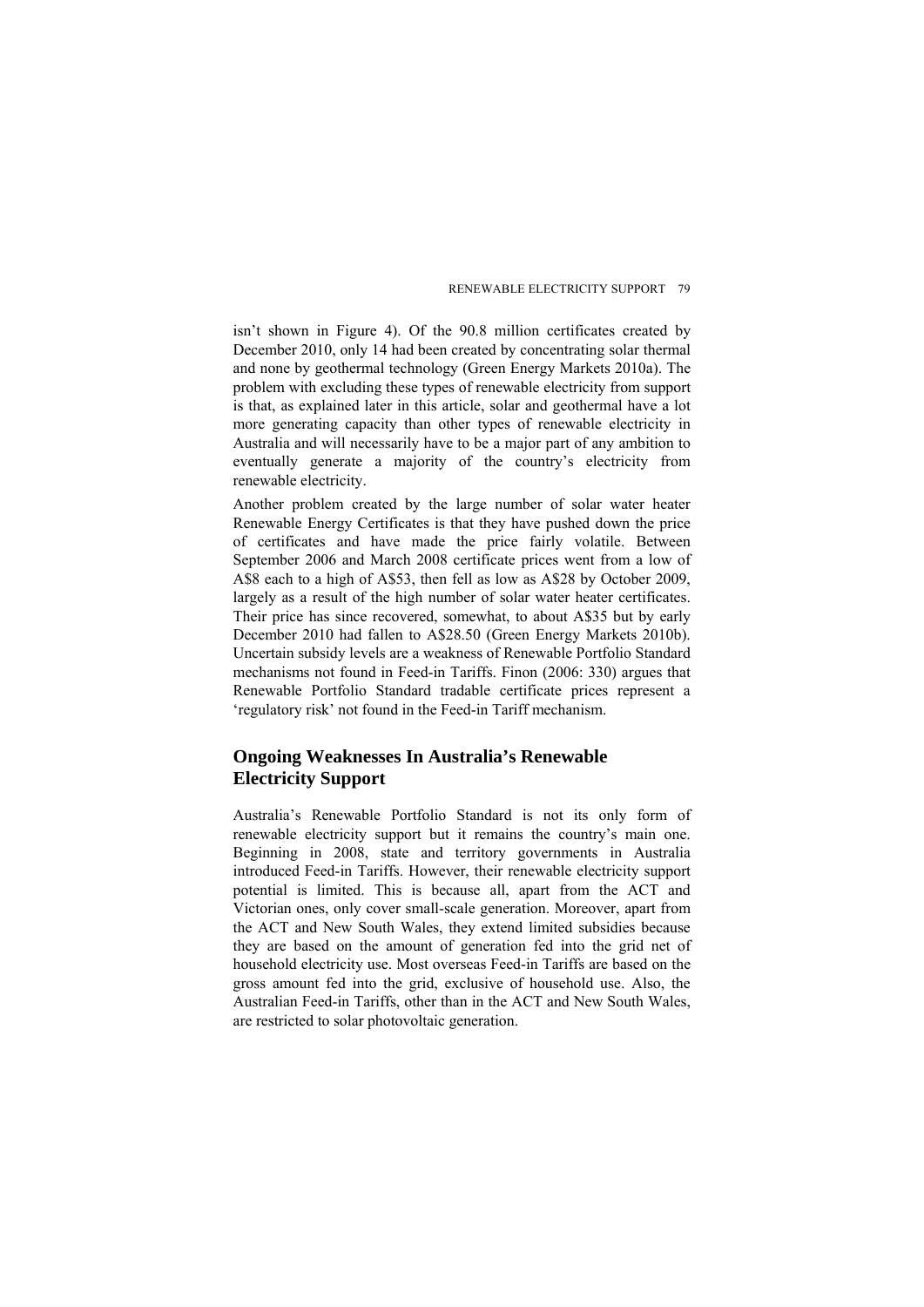The federal government provides additional renewable electricity support through subsidies paid for from its recurrent budgets. However, much of this is for research and development. A significant exception is the Solar Flagships program which aims to eventually subsidise the construction of 1,000 MW of large scaled solar generation (although it has only provided funding, to date, for 400 MW). This means renewable electricity support in Australia continues to be mainly provided through its Renewable Portfolio Standard.

Apart from the ongoing price-suppressing influence of solar water heater Renewable Energy Certificates, another major ongoing weakness of Australia's renewable electricity support mechanism is its failure to support a wide range of renewable electricity types. The Renewable Portfolio Standard was developed in the USA in the late 1990s but is only designed to support the least expensive types of renewable electricity. Because governments set its targets, with markets left to determine how the renewable electricity for the targets will be sourced, the Renewable Portfolio Standard mechanism has no inbuilt incentive for anything but the least expensive types of renewable electricity to be used to fill its targets. Although this was a political strength of the mechanism ten years ago, it has come to be seen as a weakness as renewable electricity is increasingly seen as a major means of reducing greenhouse gas emissions. In 2008, for instance, the United Kingdom government said the effectiveness of its Renewable Portfolio Standard (which it began using in 2002) had 'been hampered by the fact that it did not incentivise a sufficiently wide range of technologies' (Department for Business Enterprise and Regulatory Reform 2008a: 91).

As shown in Table 1, wind and biomass currently have generating costs significantly lower than solar thermal and geothermal so a Renewable Portfolio Standard that extends the same subsidy to all renewable electricity types cannot be expected to support solar and geothermal. The wide cost ranges for large solar and hot rock geothermal, shown in Table 1, reflect their current lack of commercial and widespread use.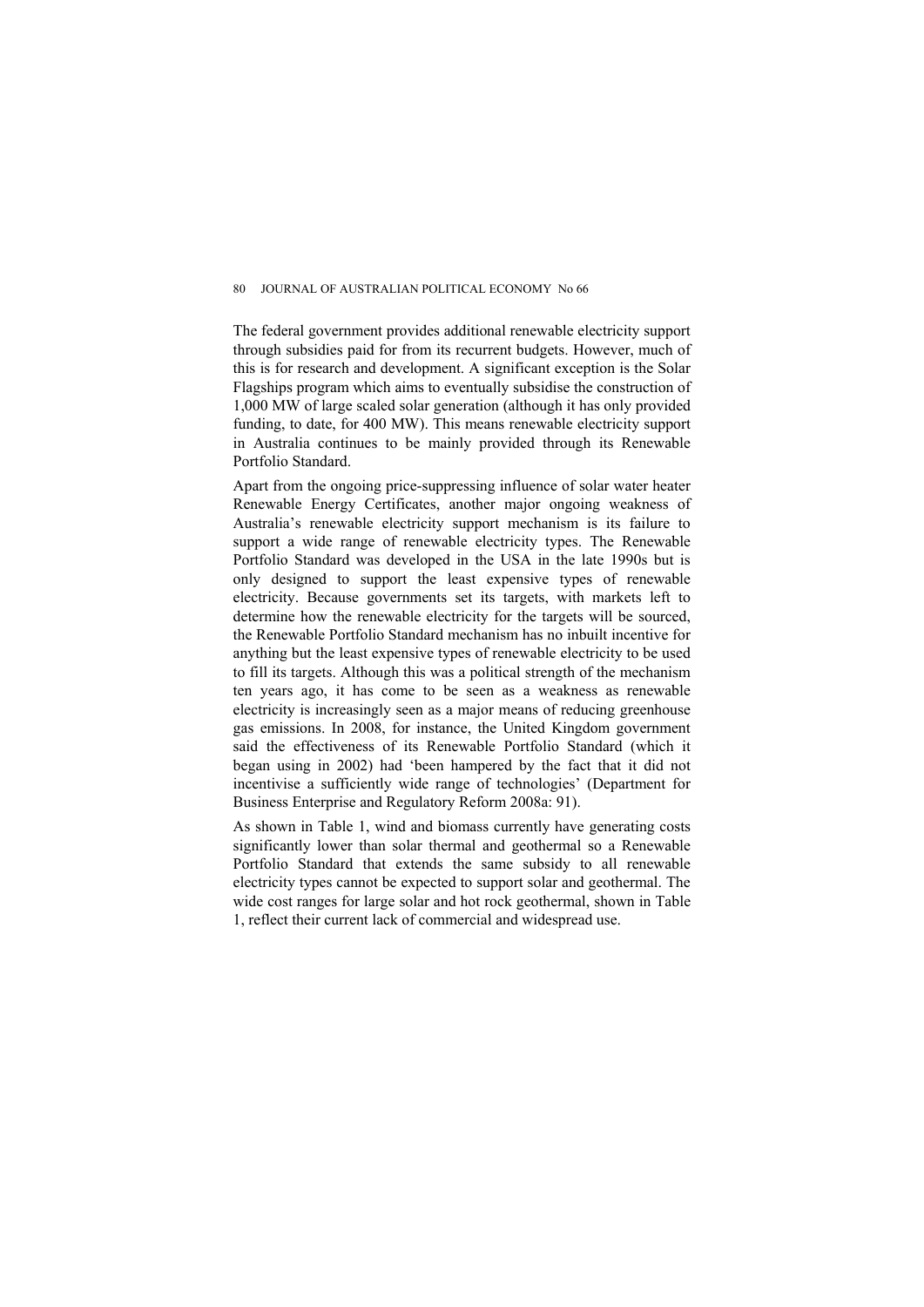| <b>Technology</b>     | <b>Generating cost: A\$/MWh</b> |
|-----------------------|---------------------------------|
| <b>Biomass</b>        | $$50 - $120$                    |
| Wind                  | $$70 - $90$                     |
| Solar thermal         | $$120 - $150$                   |
| Geothermal (Hot Rock) | $$40-$500$                      |

**Table 1: Current Generating Costs of Commercial Renewable Electricity.** 

*Source:* Boyd *et al* 2007.

# **Reform to Support a Wide Range of Renewable Electricity**

Australia has renewable electricity resources capable of generating its current output of electricity many times over. Table 2 lists their generating potential. In the case of solar, wave and hot rock geothermal, it assumes only a small proportion of the total potential resource will be developed. Australia is generally thought to have developed nearly all its large hydro generating potential, although there is some potential for small hydro development (Needham 2009). Hot rock geothermal is a new type of renewable electricity that exploits the high temperatures of subterranean rock via wells drilled to several kilometres in depth. It is different to the geothermal renewable electricity, developed in places like New Zealand, that uses subterranean heated water that comes to the surface naturally. Australia's main hot rock geothermal resources are located a long way from transmission infrastructure which is likely to affect its future development. Wave generation is less developed than the other types of renewable electricity shown in Table 2. There is currently no grid-connected generation of wave or hot rock geothermal electricity in Australia.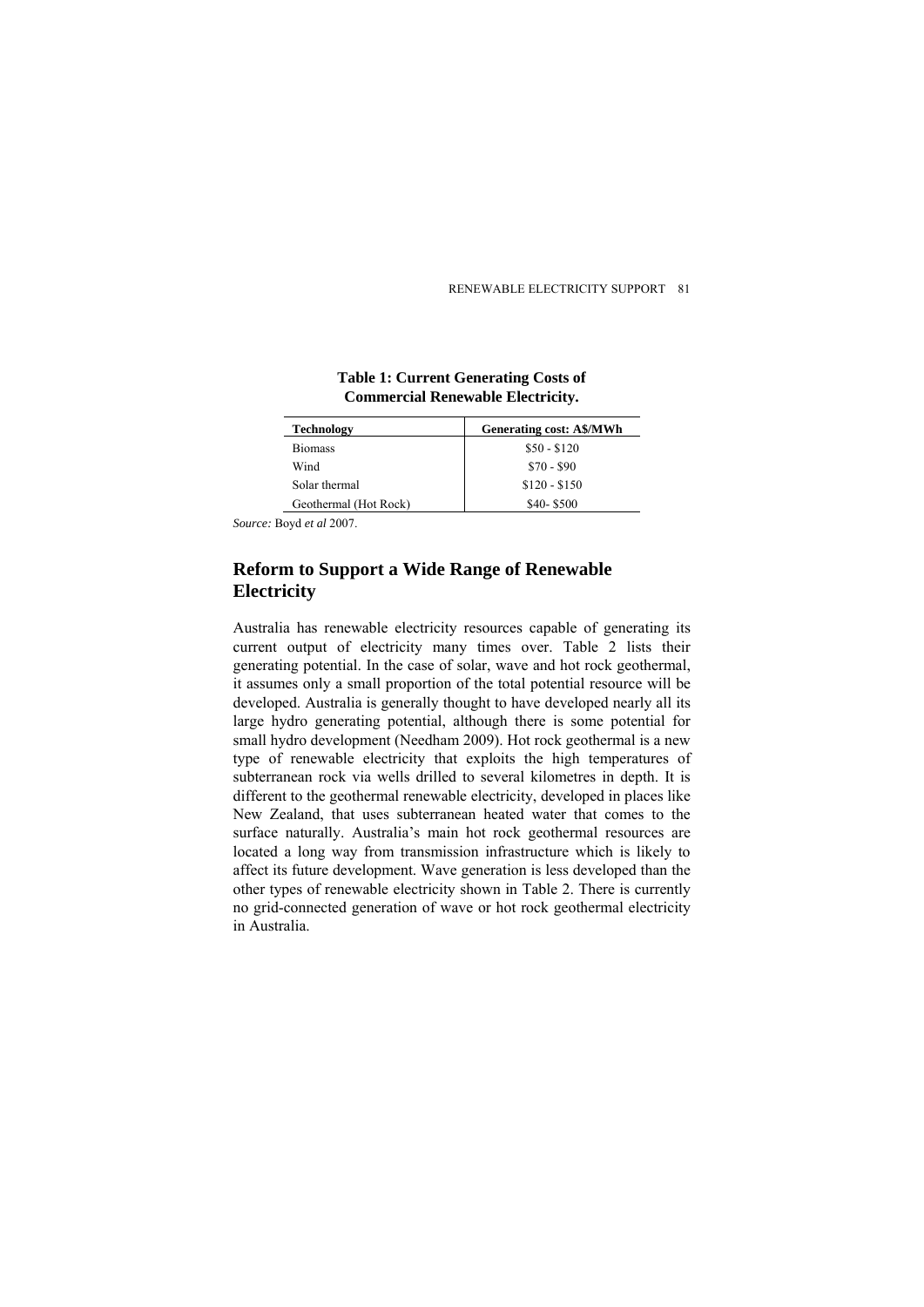#### 82 **JOURNAL OF AUSTRALIAN POLITICAL ECONOMY No 66**

| <b>Technology</b>    | Generating potential assumptions       | <b>Annual generation</b><br>potential: TWh/yr |
|----------------------|----------------------------------------|-----------------------------------------------|
| Hydro*               | Assume minor enhancement by small      | 18                                            |
|                      | hydro                                  |                                               |
| Wind                 | Assume small technological             | 200                                           |
|                      | improvement and some transmission      |                                               |
|                      | improvement                            |                                               |
| Wave*                | Assume 1% of wave energy in waters     |                                               |
|                      | of 50m depth, or less, along all of    | 78                                            |
|                      | Australia's coastline is used          |                                               |
| <b>Biomass</b>       | Assume significant use of agricultural | 92                                            |
|                      | residues is used                       |                                               |
| Solar*               | Assume 1% of energy falling on all of  | 16,170                                        |
|                      | Australia's land surface is used       |                                               |
| Hot rock geothermal* | Assume 1% of national resource is      | 8,212,495                                     |
|                      | used                                   |                                               |
| Total                |                                        | 8,229,053                                     |

### **Table 2: Australia's Annual Renewable Electricity Generating Potential**

*Sources:* CSIRO 2006, author calculations (\*).

According to the estimates in Table 2, renewable electricity could generate the 328 TWh/yr of electricity Australia is predicted to be generating by 2020 many times over. Also, solar and hot rock geothermal have a much higher generating potential than hydro, wind, wave and biomass. The combined generating potential of hydro, wind and biomass is 310 TWh/yr, which would not quite generate all of Australia's 2020 predicted level of grid generation, let alone later, possibly higher, levels of generation. But the solar generating potential shown in Table 2 could generate 49 times the predicted 2020 level of generation, while the hot rock geothermal resource could generate about 25,000 times Australia's predicted 2020 level of electricity generation.

Several scenarios suggest that Australia's solar and hot rock geothermal resources, in particular, will need to be central to any effort to significantly reduce electricity sector greenhouse gas emissions. This is particularly the case if such efforts are to be in line with an international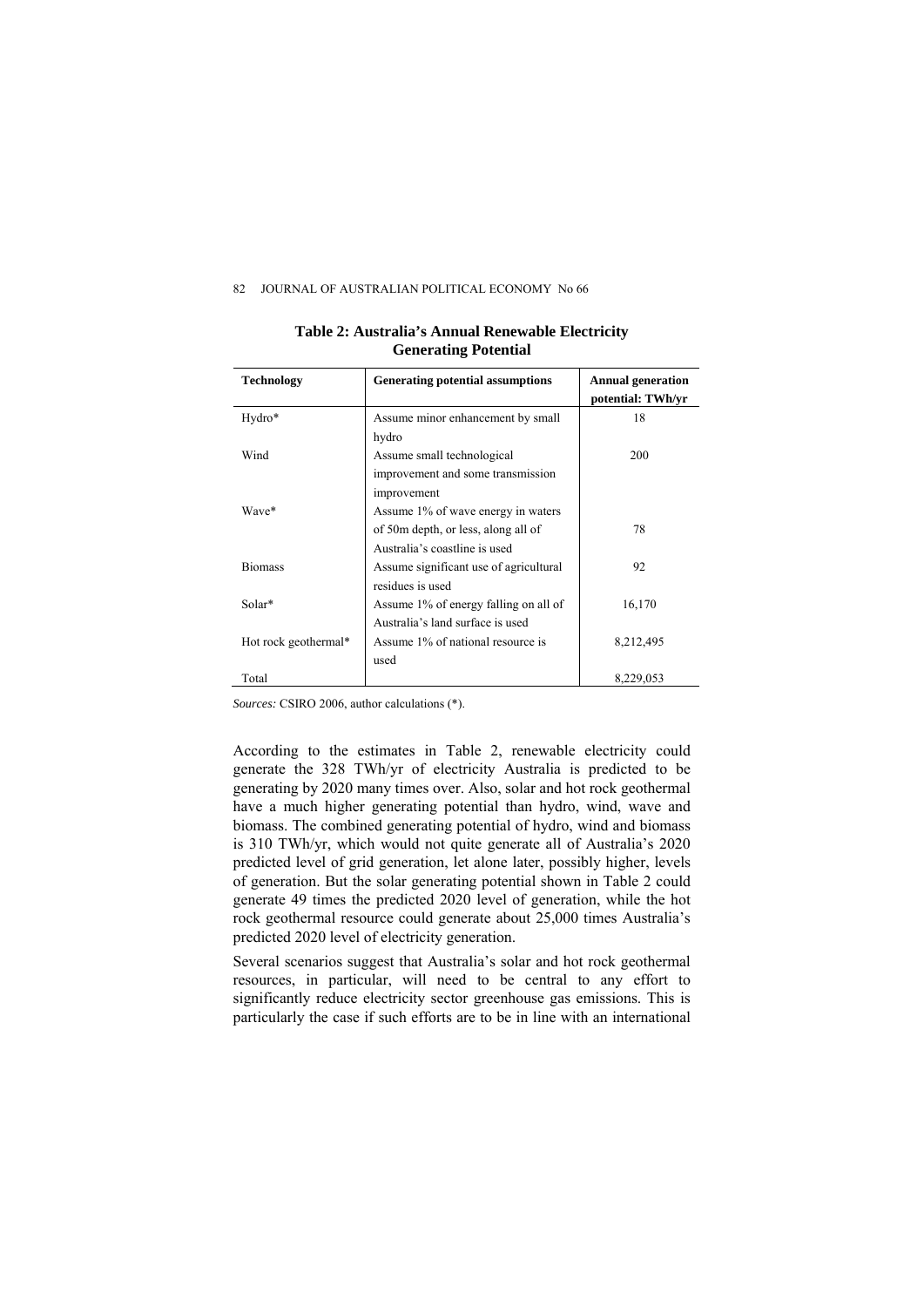agreement to limit human induced global warming to 2ºC (which is generally thought achievable by stabilising long-term global greenhouse gas concentrations at about  $450$  ppm  $CO<sub>2</sub>e$ , or less). Such scenarios assume that Australia will not come to use nuclear generation technology and, if it uses fossil fuel carbon capture and storage technology, it will not account for an overwhelming proportion of all electricity generation in the country. This is partly because the technology is not emissions free, and will still release 10% to 20% of the emissions that non-carbon capture and storage fossil fuel generation technology releases; and it is also at least a decade away from commercial use (Treasury Department 2008: 125). These scenarios include one by the Commonwealth Scientific and Industrial Research Organisation (CSIRO) (Graham 2010) that projects that renewable electricity will need to generate threequarters of Australia's electricity by 2050 – with 19% generated by wind and  $31\%$  generated by solar – if the country is to play a proportionate part in a global agreement to limit greenhouse gas concentrations to 450 ppm CO<sub>2</sub>e ppm. Another, similar, scenario developed by McLennan Magasanik Associates (2008a) for the federal Treasury department, projects that about half of the nation's electricity will be generated by renewable electricity by 2050 (with the balance generated by fossil fuel carbon capture and storage technology). This scenario assumes most of the renewable electricity will be generated by geothermal and wind.

A major problem with relying, for greenhouse gas reduction purposes, on solar or geothermal to eventually generate most of Australia's electricity is that they are currently more expensive than wind or biomass to generate, as shown in Table 1. This creates a major dilemma for Australian renewable electricity support policy, given that its Renewable Portfolio Standard is deliberately designed to support lowest-cost renewable electricity, like wind. No other continent receives higher average solar radiation than Australia (Lovegrove and Denniss 2006) but, so far, the country has made very modest use of its solar resource. In 2009, Australia had 105 MW of solar generation capacity (ABARE 2010b). By comparison, in 2009 alone, much less sunny Germany had 9,785 MW of solar photovoltaic capacity while Spain had 3,386 MW and Japan had 2,633 MW by the same year (European Photovoltaic Industry Association 2010).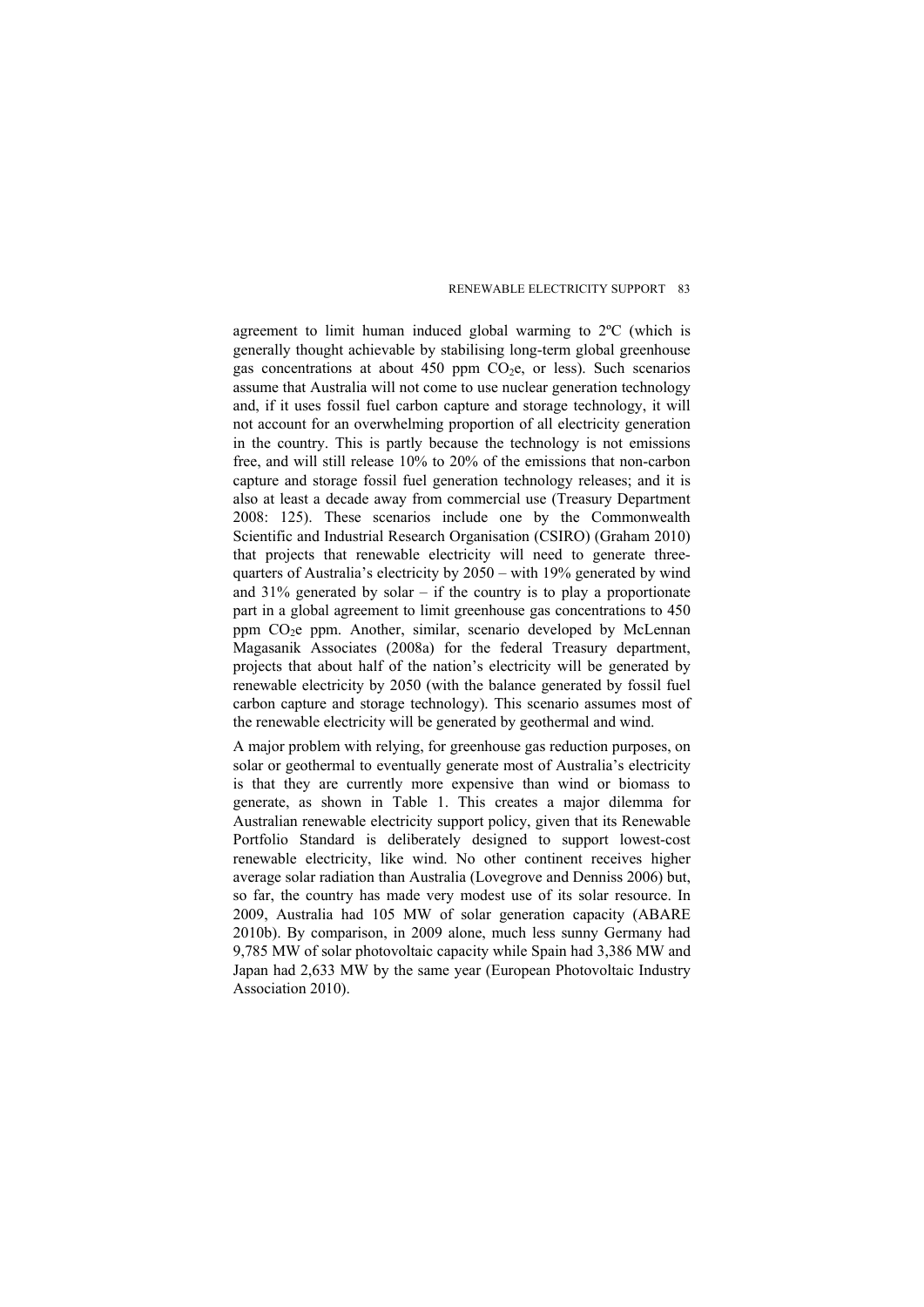Solar and hot rock geothermal electricity can be subsidised through mechanisms other than a Renewable Portfolio Standard. Small-scaled solar photovoltaic is already supported through state based Feed-in Tariffs in Australia and the Greens have called for a national Feed-in Tariff to subsidise more expensive types of renewable electricity. This would create a situation similar to that of Italy, which subsidises its solar photovoltaic generation through a Feed-in Tariff used alongside an Renewable Portfolio Standard that subsidises other types of renewable electricity. However, the current Australian federal government is not supportive of a national Feed-in Tariff and a 2008 Senate committee hearing rejected the Greens' call for a national Feed-in Tariff (Senate Standing Committee on Environment, Communications and the Arts 2008).

Assuming Australia will continue to mainly rely on its Renewable Portfolio Standard to subsidise its full range of renewable electricity, there are two types of refinement it can make to it to ensure it extends appropriate levels of subsidisation to the full range of renewable electricity. One is *banding*: this is the use of different levels of tradable certificate multipliers for different types of renewable electricity. Under banding, high-cost solar generation might receive four or five tradable certificates for each MWh of generation, compared to one for the same amount of output from low-cost wind, for instance. A second possible refinement is the use of *carve-outs*. These are parts of a Renewable Portfolio Standard that can only have particular types of renewable electricity used within them. They are, essentially, Renewable Portfolio Standard submarkets, with discrete tradable certificate prices, that (generally) can only have high-cost renewable electricity types used within them. Banding has been used in the United Kingdom and Italy, while carve-outs have been used in several US states that use a Renewable Portfolio Standard. Eleven Renewable Portfolio Standard states in the USA use carve-outs but none uses it in a way that fully exploits its potential (Union of Concerned Scientists 2009).

The price-based banding refinement, and the quantity-based carve-out refinement, have strengths and weaknesses similar to any price or quantity based mechanism. In the area of carbon pricing, these have been comprehensively explored by Weitzman (1974) and Hepburn (2006). On balance, banding is probably the better device, because changes to its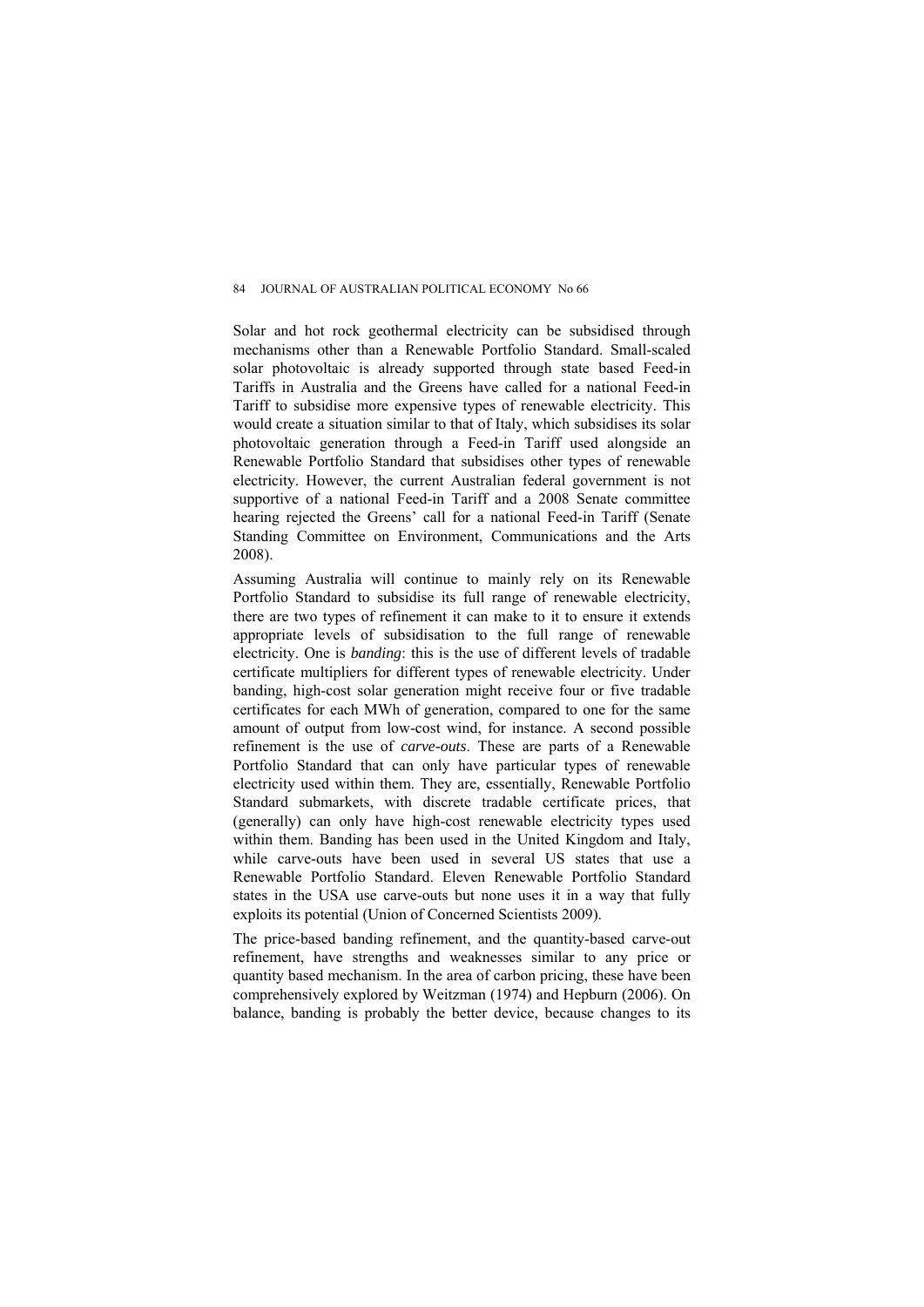multiplier rates are easier to make than to the size of different carve-out markets and it retains the liquidity of a single tradable certificate market. If Renewable Portfolio Standard banding was combined with a device that put a floor under tradable certificate prices  $-$  as Belgium has in its Renewable Portfolio Standard – then a Renewable Portfolio Standard would operate much like a Feed-in Tariff and would have two of a Feedin Tariff's key strengths: different subsidies for different types of renewable electricity and enhanced renewable electricity investor certainty.

## **Reform to Enable Major Greenhouse Gas Reduction**

At 2009's Copenhagen United Nations Framework on Climate Change Convention (UNFCCC) talks, Australia signed an accord that said it would join with other nations in making greenhouse gas emission reductions that would limit human induced global warming to 2ºC. This was reaffirmed at the 2010 Cancun UNFCCC talks. There are several ways a government could achieve deep cuts in its greenhouse gas emissions to meet this goal, including through regulation or government ownership of electricity assets. Whilst these can be effective, this article assumes that Australia will retain a Renewable Portfolio Standard and that, eventually, it will be complemented by a greenhouse emissions trading scheme. The article also assumes that, together with enhanced electricity use efficiency measures, carbon pricing and the Renewable Portfolio Standard will be the main drivers of national efforts to achieve the country's greenhouse gas target in the electricity sector.

There can be several advantages in having a Renewable Portfolio Standard operating alongside an emissions trading scheme. One is that a Renewable Portfolio Standard can lower the carbon price needed to achieve abatement outside of the electricity sector. This occurs, essentially, through the Renewable Portfolio Standard focusing some of the greenhouse gas emissions reduction work on the electricity sector that an emissions trading scheme (or carbon tax) would normally do across all sectors. Another advantage is that a Renewable Portfolio Standard can bring forward renewable electricity technology cost reductions thereby lowering the carbon price needed to bridge the generation cost gap between fossil fuels and renewable electricity.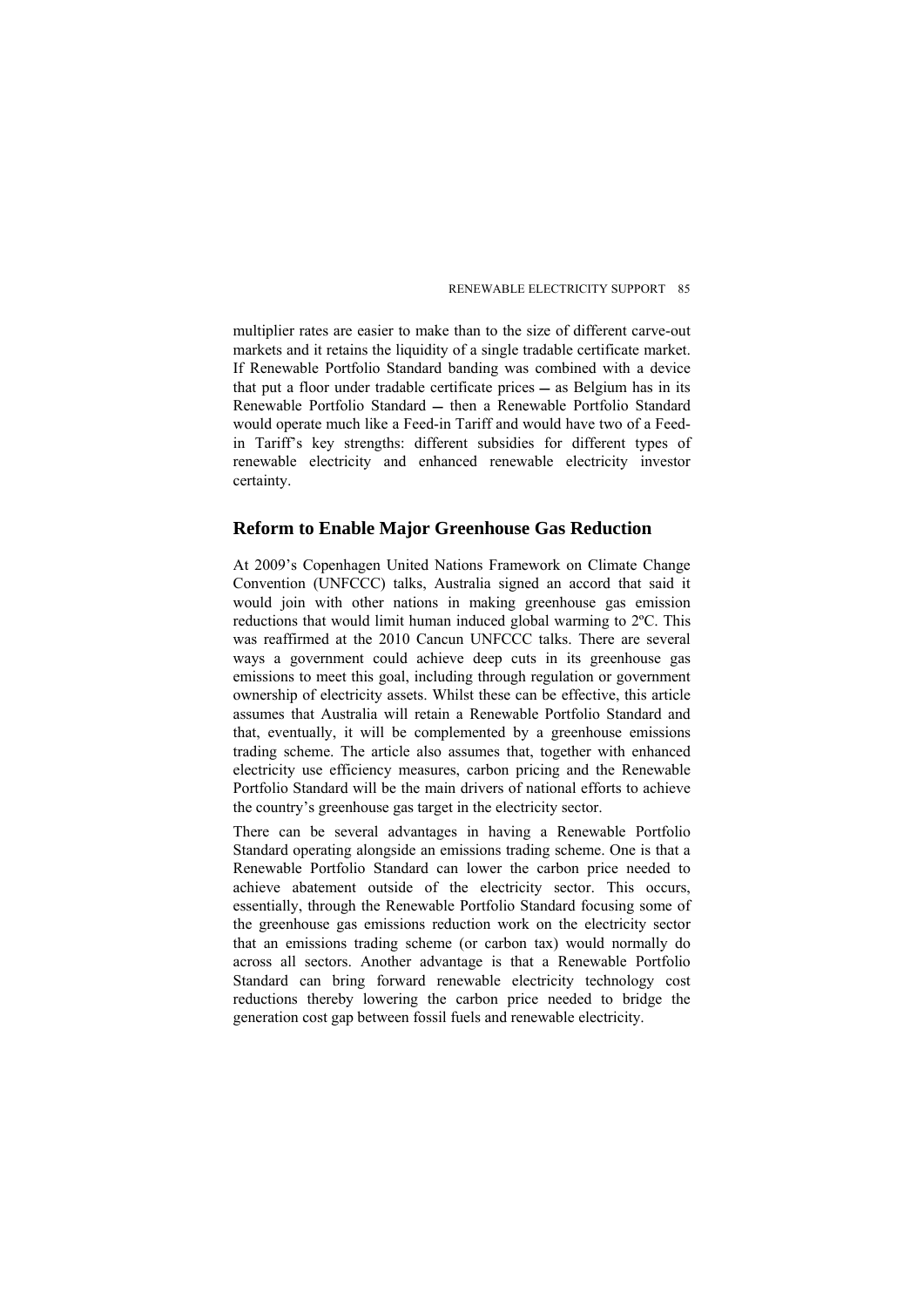| <b>Technology</b> | Generating<br>cost with zero<br>carbon price:<br>US\$/MWh(1) | Carbon intensity,<br>current<br>technology:<br>$CO2e$ t/MWh $(2)$ | Generating<br>cost with US\$47/t<br>carbon price(3) | Generating<br>cost with<br><b>US\$295/t</b><br>carbon price(4) |
|-------------------|--------------------------------------------------------------|-------------------------------------------------------------------|-----------------------------------------------------|----------------------------------------------------------------|
| Black coal        | \$20                                                         | 0.9                                                               | \$62                                                | \$286                                                          |
| Natural gas       | \$37                                                         | 0.6                                                               | \$65                                                | \$214                                                          |
| Wind              | \$65                                                         | $\theta$                                                          | \$65                                                | \$65                                                           |
| <b>Biomass</b>    | \$75                                                         | 0.15                                                              | \$82                                                | \$119                                                          |
| Geothermal        | \$100                                                        | $\theta$                                                          | \$100                                               | \$100                                                          |
| Concentrating     |                                                              |                                                                   |                                                     |                                                                |
| solar thermal     | \$285                                                        | $\theta$                                                          | \$285                                               | \$285                                                          |

**Table 3: Fossil Fuel And Renewable Electricity 2005 Generating Costs with Zero, US\$47 and US\$295 Carbon Prices** 

*Source:* IPCC 2007:293 (col.1), CSIRO 2006: 32 (col.2), author calculations (cols 3 and 4).

Tables 3 and 4 show that the carbon price needed today, to make the most expensive form of large-scale renewable electricity (concentrating solar thermal) competitive with black coal generation, is much higher than that needed in 2030. This is because, over the next two decades, renewable electricity generating costs are projected to fall more rapidly than fossil fuel ones. Table 3 shows the case where a US\$295/tonne carbon price is needed to make concentrating solar thermal competitive with black coal, using current technology, while Table 4 shows the case where a US\$85/tonne carbon price is needed to achieve the same competitiveness, even after improvements in fossil fuel emission intensities (through development of new technology).

Evidently, it makes sense to use renewable electricity support mechanisms to bring forward reductions in renewable electricity generating costs so that carbon prices do not have to be as high to support the full range of large-scaled renewable electricity. This is a *dynamic efficiency* advantage of renewable electricity support mechanisms.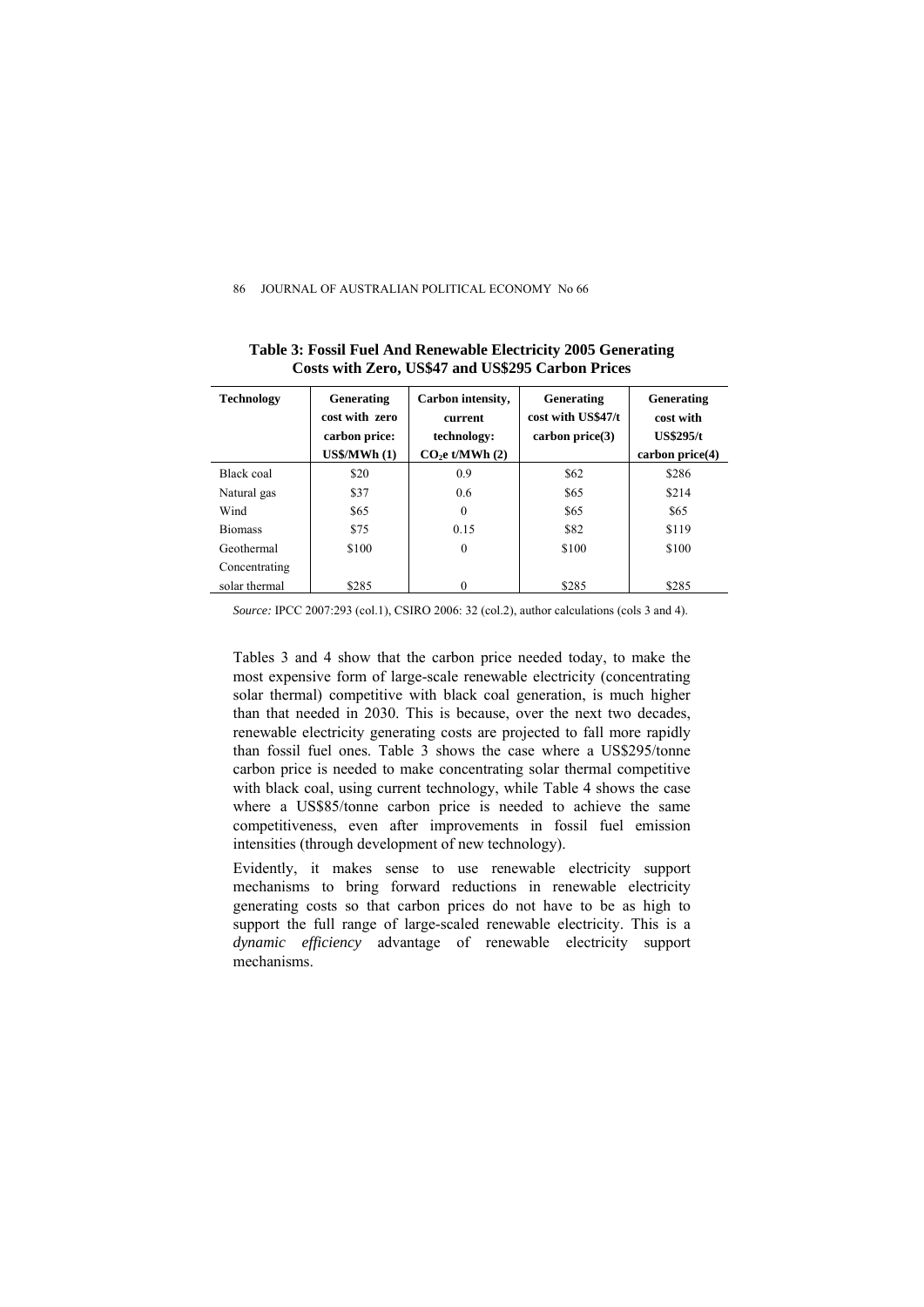| <b>Technology</b> | 2030 technology<br>generating cost with<br>zero carbon price:<br>$US\$ /MWh $(1)$ | Carbon intensity,<br>2030 technology:<br>$CO2e$ t/MWh $(2)$ | Generating<br>cost using 2030<br>technology with<br>US\$85/t carbon<br>price(3) |
|-------------------|-----------------------------------------------------------------------------------|-------------------------------------------------------------|---------------------------------------------------------------------------------|
| Black coal        | \$48                                                                              | 0.8                                                         | \$116                                                                           |
| Natural gas       | \$50                                                                              | 0.4                                                         | \$84                                                                            |
| Wind              | \$55                                                                              | $\theta$                                                    | \$55                                                                            |
| <b>Biomass</b>    | \$65                                                                              | 0.15                                                        | \$78                                                                            |
| Geothermal        | \$80                                                                              | $\theta$                                                    | \$80                                                                            |
| Concentrating     |                                                                                   |                                                             |                                                                                 |
| solar thermal     | \$115                                                                             | $\Omega$                                                    | \$115                                                                           |

### **Table 4: Fossil Fuel and Renewable Electricity 2030 Generating Costs with Zero and US\$85 Carbon Prices**

*Source:* IPCC 2007b: 293 (col. 1), CSIRO 2006: 32 (col. 2), author calculations (col. 3).

The Australian government has assumed that, after 2020, greenhouse gas emissions licence trading would begin to take over from the Renewable Portfolio Standard, in terms of supporting renewable electricity. However it has failed to explore, in detail, the connection that would exist between a Renewable Portfolio Standard and emissions trading by that time. Table 3 (column 3) shows that a carbon price of US\$47/tonne  $-$  the carbon price projected by Treasury (2008: 194) to be the starting carbon price of an Australian emissions trading scheme that aimed to achieve emission cuts associated with a maximum of 2°C warming (converted at US90 $c = $1A$ ) – would only make the lowest cost type of renewable electricity, wind, competitive with black coal and natural gas generation. Therefore, if carbon pricing were the only policy driving a switch to renewable electricity, all of the renewable electricity generated in Australia by 2020 would be generated by wind. This is despite the fact that, as shown in Table 2, solar and hot rock geothermal have the most generating potential in Australia, and would need to be relied upon to generate much of Australia's electricity if renewable electricity were eventually to be used to generate most of it. If, as seems likely, Australia has a starting carbon price lower than US\$47/tonne, it will make no type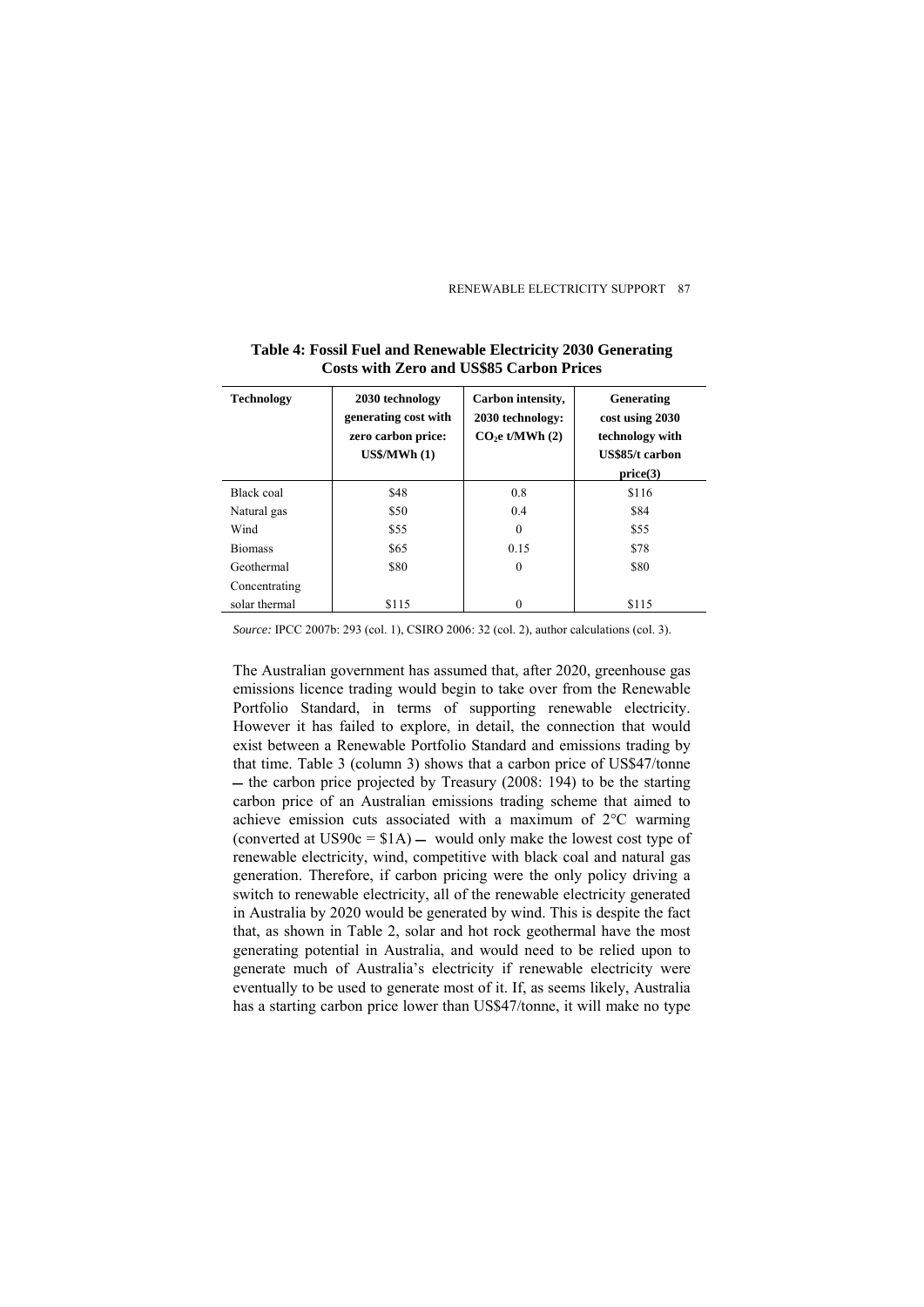of renewable electricity competitive with either black coal or natural gas generation.

Significant reduction of Australia's electricity greenhouse gas emissions poses an enormous challenge for the electricity sector. As shown in Table 5, the 208 TWh/yr of electricity generated in 2000 in the country emitted 177 Mt C02e greenhouse gas emissions. If Australia's grid and off-grid electricity generation were to increase by 1.8%/yr between 2008 and 2020, as predicted by ABARE (2010c: 31), then by 2020 the nation will be generating 328 TWh/yr which is 24% more than in 2008. In Scenario A of Table 5, this is generated by the same amount of coal and oil generation that the nation used in 2000 and 60 TWh/yr is being generated by renewable electricity because of the country's Renewable Portfolio Standard target (which was increased to this level by 2020 in 2009). All of the balance of the electricity predicted to be generated by 2020 comes from gas in scenario A. This is optimistic because, as shown in Table 3 and as reported in Bloomberg (2010: 7), natural gas generation is currently more expensive than black coal generation. Even under this scenario, total electricity greenhouse emissions increase to 227 Mt  $CO<sub>2</sub>e/yr$ : 28% more than the 2000 level of emissions.

Scenario B of Table 5 is even more optimistic. It assumes that, by 2020, only one-third of the 2000 level of brown coal electricity will be generated along with two-thirds of the 2000 level of black coal generation (with the same level of oil generation). Even under this very optimistic scenario, electricity generation greenhouse gas emissions are only reduced by 16% between 2000 and 2020, even though a global agreement to contain greenhouse gas concentrations to  $450$  ppm  $CO<sub>2</sub>e$ requires Australia to reduce its greenhouse gas emissions by 25%, across all sectors, between 2000 and 2020 (Garnaut 2008a: 296). A 16% reduction of the 2000 level of electricity generation greenhouse gas emission is, therefore, not consistent with this order of decrease. Nor is it consistent with the argument of an issues paper published for the Garnaut Climate Change Review (2008b: 3) that said 'the stationary energy sector is expected to provide the greatest and earliest reductions in emissions' (stationery energy embraces electricity and heat greenhouse gas emitters). Therefore, renewable electricity should be used to drive deeper cuts than even the optimistic projection of Scenario B if Australia is to play its part in limiting human induced global warming to 2ºC.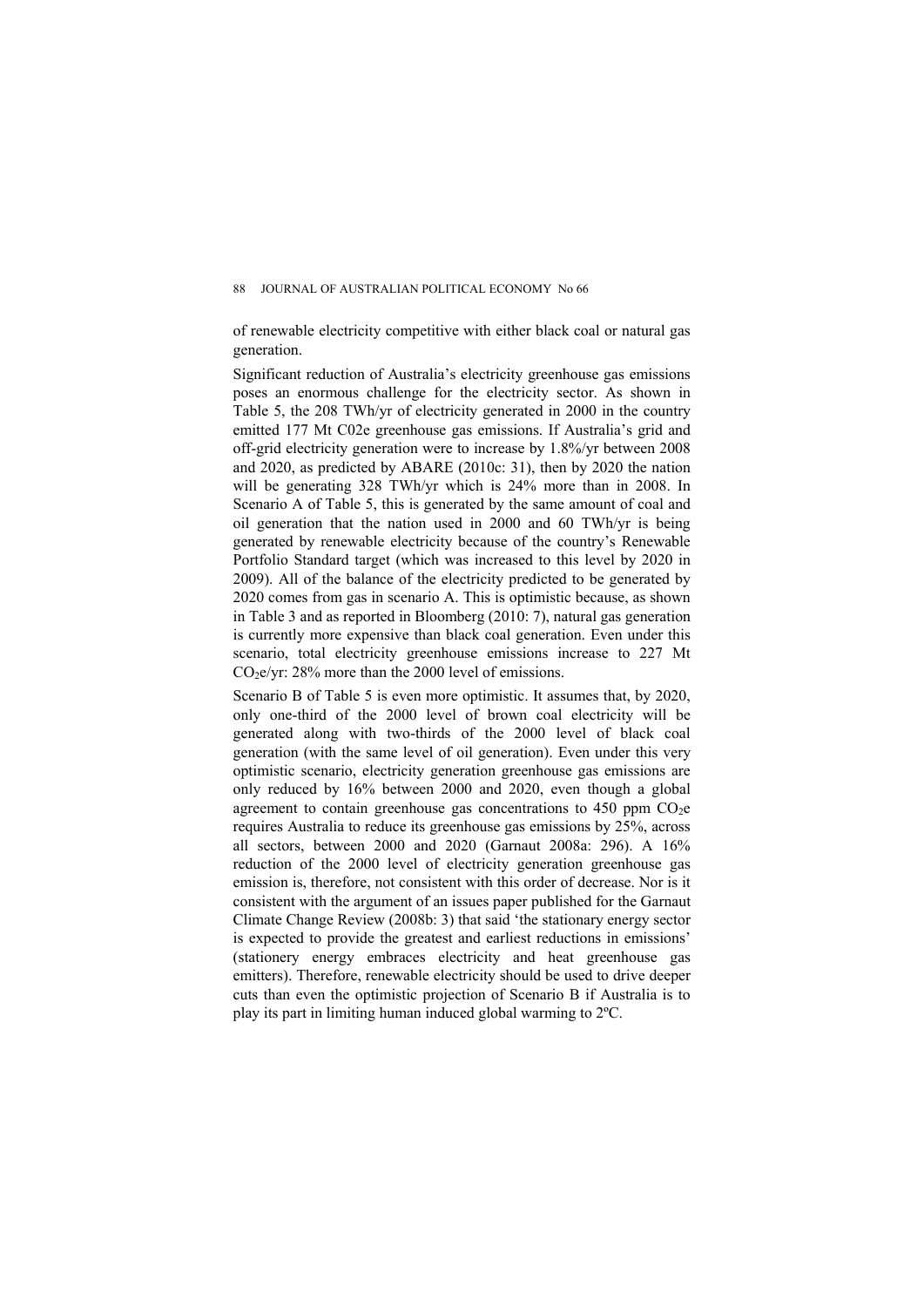| <b>Electricity</b><br>generation<br>technology | Greenhouse gas<br>emission intensity:<br>tCO <sub>2</sub> e/MWh(1) | <b>Australian</b><br>generation in<br>2000: TWh/yr (2) | 2000 greenhouse<br>gas emissions:<br>MtCO <sub>2</sub> e/yr(3) |  |
|------------------------------------------------|--------------------------------------------------------------------|--------------------------------------------------------|----------------------------------------------------------------|--|
| Brown coal                                     | 1.2                                                                | 50.3                                                   | 60.4                                                           |  |
| Black coal                                     | 0.9                                                                | 110.2                                                  | 99.2                                                           |  |
| Gas                                            | 0.6                                                                | 26.2                                                   | 15.7                                                           |  |
| Oil                                            | 0.75                                                               | 2.7                                                    | 2.0                                                            |  |
| <b>Biomass</b>                                 | 0.15                                                               | 0.7                                                    | 0.1                                                            |  |
| Non-biomass                                    |                                                                    |                                                        |                                                                |  |
| renewable electricity                          | $\theta$                                                           | 17.3                                                   | $\Omega$                                                       |  |
| Total                                          |                                                                    | 207.5                                                  | 177.4                                                          |  |

### **Table 5: 2000 and 2020 Generation and Greenhouse Emissions Scenarios for Australia's Electricity Sector**

### **Table 5 (cont.): 2000 and 2020 Generation and Greenhouse Emissions Scenarios for Australia's Electricity Sector**

| Electricity<br>generation<br>technology | Scenario A<br><b>Australian</b><br>generation in<br>2020: TWh/vr<br>(4) | Scenario A<br>greenhouse<br>gas emissions<br>in $2020$ :<br>MtCO <sub>2</sub> e/yr(5) | Scenario B<br><b>Australian</b><br>generation<br>in 2020:<br>TWh/yr(6) | Scenario B<br>greenhouse<br>gas emissions<br>in 2020:<br>MtCO <sub>2</sub> e/yr(7) |
|-----------------------------------------|-------------------------------------------------------------------------|---------------------------------------------------------------------------------------|------------------------------------------------------------------------|------------------------------------------------------------------------------------|
| Brown coal                              | 50.3                                                                    | 60.4                                                                                  | 16.8                                                                   | 20.2                                                                               |
| Black coal                              | 110.2                                                                   | 99.2                                                                                  | 73.5                                                                   | 66.2                                                                               |
| Gas                                     | 104.8                                                                   | 62.9                                                                                  | 100.0                                                                  | 60.0                                                                               |
| Oil                                     | 2.7                                                                     | 2.0                                                                                   | 2.7                                                                    | 2.0                                                                                |
| <b>Biomass</b>                          | 2.5                                                                     | 0.4                                                                                   | 2.5                                                                    | 0.4                                                                                |
| Non-biomass                             |                                                                         |                                                                                       |                                                                        |                                                                                    |
| renewable electricity                   | 57.5                                                                    | $\theta$                                                                              | 132.5                                                                  | $\theta$                                                                           |
| Total                                   | 328                                                                     | 224.9                                                                                 | 328                                                                    | 148.8                                                                              |

*Source:* CSIRO 2006 (col 1), ABARE 2010a (col 2), Australian Greenhouse Office 2006 (total of col 3), author calculations (cols 4, 5, 6 and 7).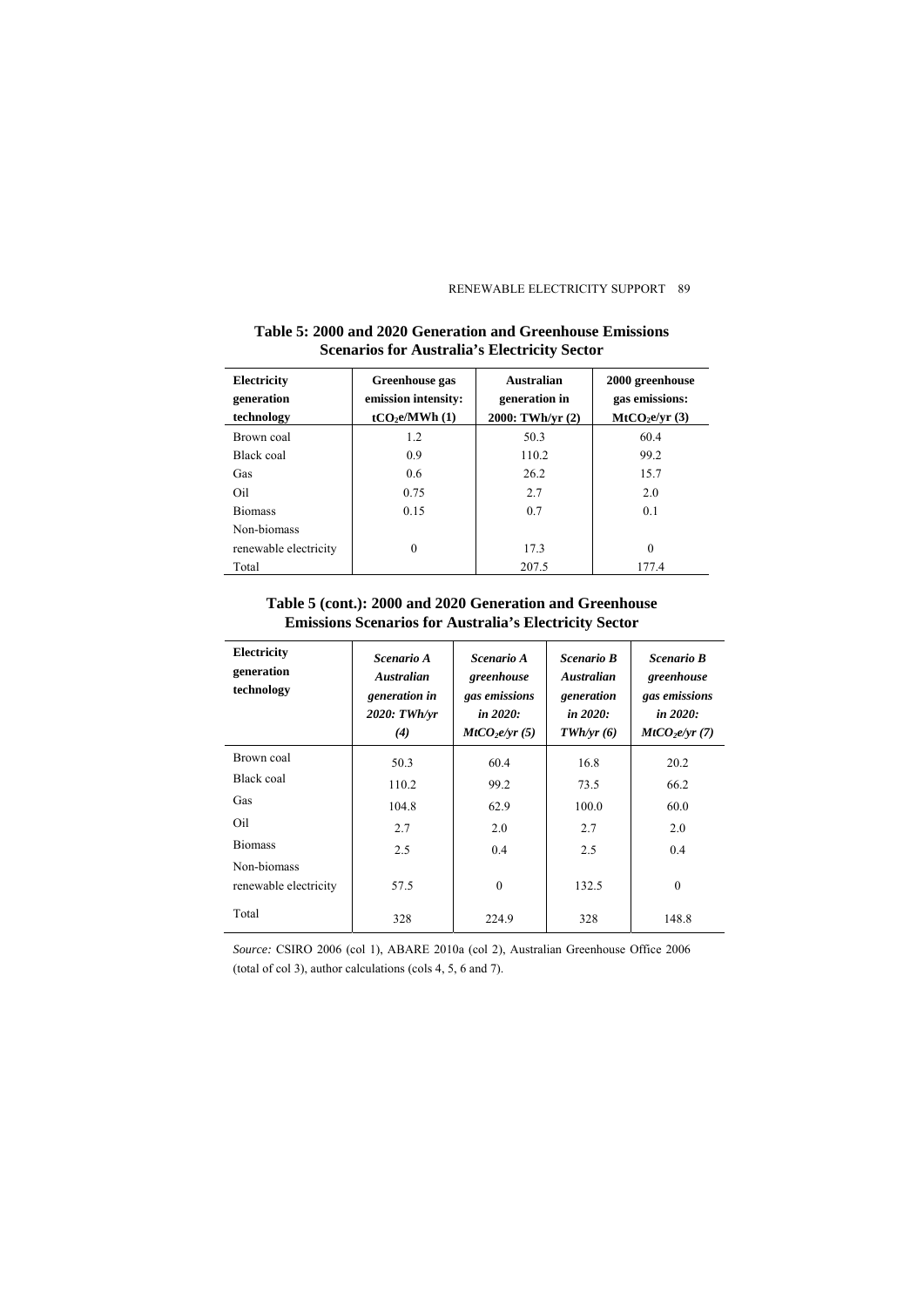Table 5 makes it clear that Australia's current renewable electricity target of 60 TWh/yr by 2020 is insufficient even to contain its electricity sector greenhouse gas emissions at 2000 levels. This is because the target will increase renewable electricity by 42 TWh/yr over the period, which is only 35% of the 120 TWh/yr increase in overall electricity generation predicted for the period. Table 5 also makes it clear, that for Australia's electricity sector greenhouse gas emissions to be reduced, either renewable electricity and/or gas will have to displace some electricity currently generated by brown and black coal.

At a minimum, then, Australia's renewable electricity target should be increased to a level where it absorbs *all* the increase in the nation's generation between 2000 and 2020. Using ABARE's (2010c) 1.8%/yr projected increase in electricity generation between 2008 and 2020, this would require it to be increased to about 138 TWh/yr by 2020, which is 42% of the projected 328 TWh/yr of electricity Australia is projected to be generating by 2020. This target is in line with the 40%-by-2020 advocated by the Australian Conservation Foundation (2010: 16). This order of renewable electricity target assumes that a politically acceptable carbon price will not reach high enough levels to drive major greenhouse gas emission reduction in the electricity sector, any time soon.

As shown earlier in Table 3, a carbon price of US\$47/t (A\$50/t) would be required to make the lowest cost type of renewable electricity, wind, competitive with natural gas. A slightly higher carbon price of US\$50/t (\$A53) would be needed to make it competitive with black coal. Once such carbon price thresholds are crossed, the renewable electricity target could be decreased to cover only those types of renewable electricity that are still uncompetitive with post carbon price fossil fuel generation.

The most cost-effective strategy for limiting the growth in Australia's electricity greenhouse gas emissions, however, is to use enhanced energy efficiency measures to contain the country's electricity generation growth to no more than about 1%/yr. If its growth was limited to this order of increase from 2008, the nation's electricity generation would increase by 44% between 2000 and 2020 instead of 58%. With this reduced level of increase, Australia's renewable electricity target would need to be 100 TWh/yr by 2020, or 33% of all generation by then, if renewable electricity was to absorb all electricity generation increase over the period. Greenhouse gas reduction cost curves, like the well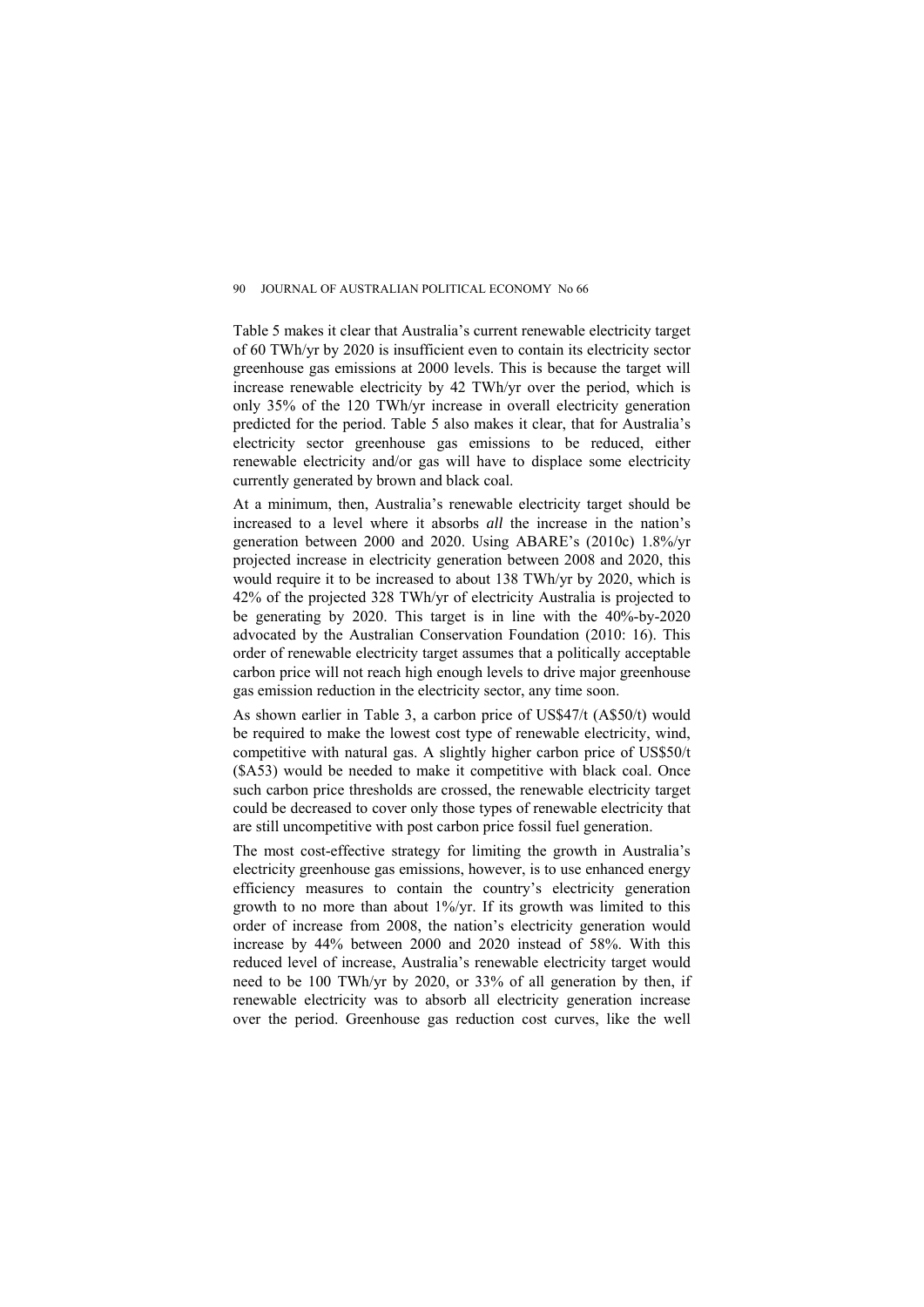known one developed by McKinsey and Company (2008: 14), show enhanced energy efficiency measures – such as increased efficiency in residential and business lighting, heating and ventilation electricity use to be more cost effective, in terms of the cost of each tonne of avoided greenhouse emission, than new renewable electricity generation.

Australia's rate of electricity generation growth is high by developed country standards. Between 2000 and 2007 grid-connected electricity generation in the country grew by 18%: over the same period, the electricity generation of the 27 members of the European Union grew by 11% and generation in the USA grew by 9% (Energy Information Administration 2010, European Commission 2010). To reduce Australia's electricity growth requires better articulation of Australia's renewable electricity, energy efficiency and greenhouse gas emission goals. The three need to be interconnected if the country is to make serious inroads into its electricity sector greenhouse gas emissions.

What is most concerning is that there is no plan for reducing emissions from Australia's electricity sector. Champions of emissions trading would argue the scheme, itself, is a sufficient plan. But if Australia ends up introducing emissions trading, it is likely to be compromised by compensation for coal generators and possible limits on early licence prices. An emissions trading scheme is a means, not an end. For this reason, in 2009 the United Kingdom government (which by then had had emissions trading for four years) released its 'Low Carbon Transition Plan' which maps out a route by which it plans to reduce its 2008 level of electricity emissions by 22% by 2020, in part by increasing the market share of renewable electricity from 6% to 30% (HM Government, 2009: 52, 54).

# **The Political Influences that Shape Renewable Electricity Targets and Support**

Powerful lobby groups oppose the type of large renewable electricity target suggested in the previous section. Surprisingly, in some ways, these include advocates of greenhouse gas emission licence trading. They often argue that a carbon pricing mechanism, alone, should drive all emission reduction. The Garnaut Climate Change Review (2008a: 354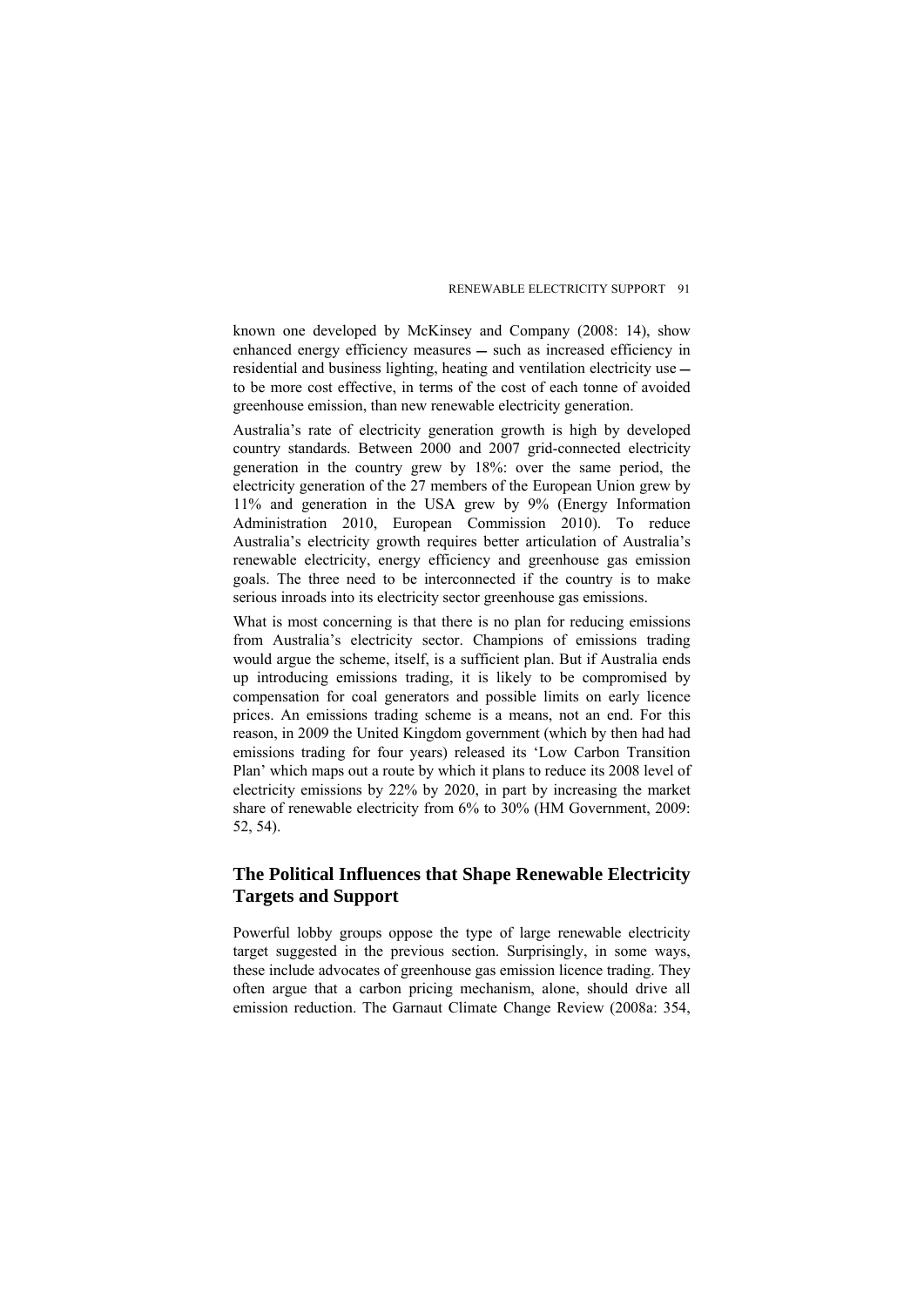355), argued, for instance, that an 'aggressive' ramp-up in Australia's renewable electricity target would 'cannibalise' an emissions trading scheme that had a gentle trajectory. Less surprising is the opposition of large users of electricity, arguing for exemptions to renewable electricity support mechanisms. For instance, Rio Tinto, owner of most of Australia's aluminium smelters, in its submission to the Department of Climate Change's 2008-2009 consultation on the treatment of electricityintensive trade-exposed industries (2008: 1, 2), argued the 2009 increase in Australia's renewable electricity target would impose an added extra annual expense for the company of about A\$130m (in current dollar terms) by 2020. It said that, since electricity accounts for 25% to 30% of the cost of aluminium, the Australian aluminium industry would have to reduce production if there was no exemption. In the end, intensive users of electricity, like Rio Tinto, were fully exempted from the 2009 target increase but this will increase the compliance cost of non-exempted electricity users.

Electricity retailers are another major lobby against significant renewable electricity targets. In Queensland, Victoria and South Australia (and soon in New South Wales) these are privately owned corporations. They fear that increased compliance costs will result in increased electricity prices that decrease the demand for their product. In its submission to a public consultation on draft legislation enacting the 2009 increase in Australia's Renewable Portfolio Standard target, the Energy Retailers Association of Australia (2008: 3) argued the new target was 'aggressive' and 'will take significant effort to achieve at potentially great cost'. The groups that attempt to put the opposite view to these interests generally include renewable electricity generators and environmental organisations. Neither is anywhere as near powerful as the major corporate users of electricity, or the electricity retailers. In its submission to the 2009 Senate inquiry into the new renewable electricity target the environment group, World Wildlife Fund Australia (2009: 4), advocated increasing the country's renewable electricity target to 25% by 2020.

More surprising are the lobbies that argue against differentiated support for high-cost types of renewable electricity, like solar and geothermal, of the sort that can be extended through banding and carve-outs. Renewable electricity companies, and groups aligned with low-cost types of renewable electricity, like wind, generally argue against such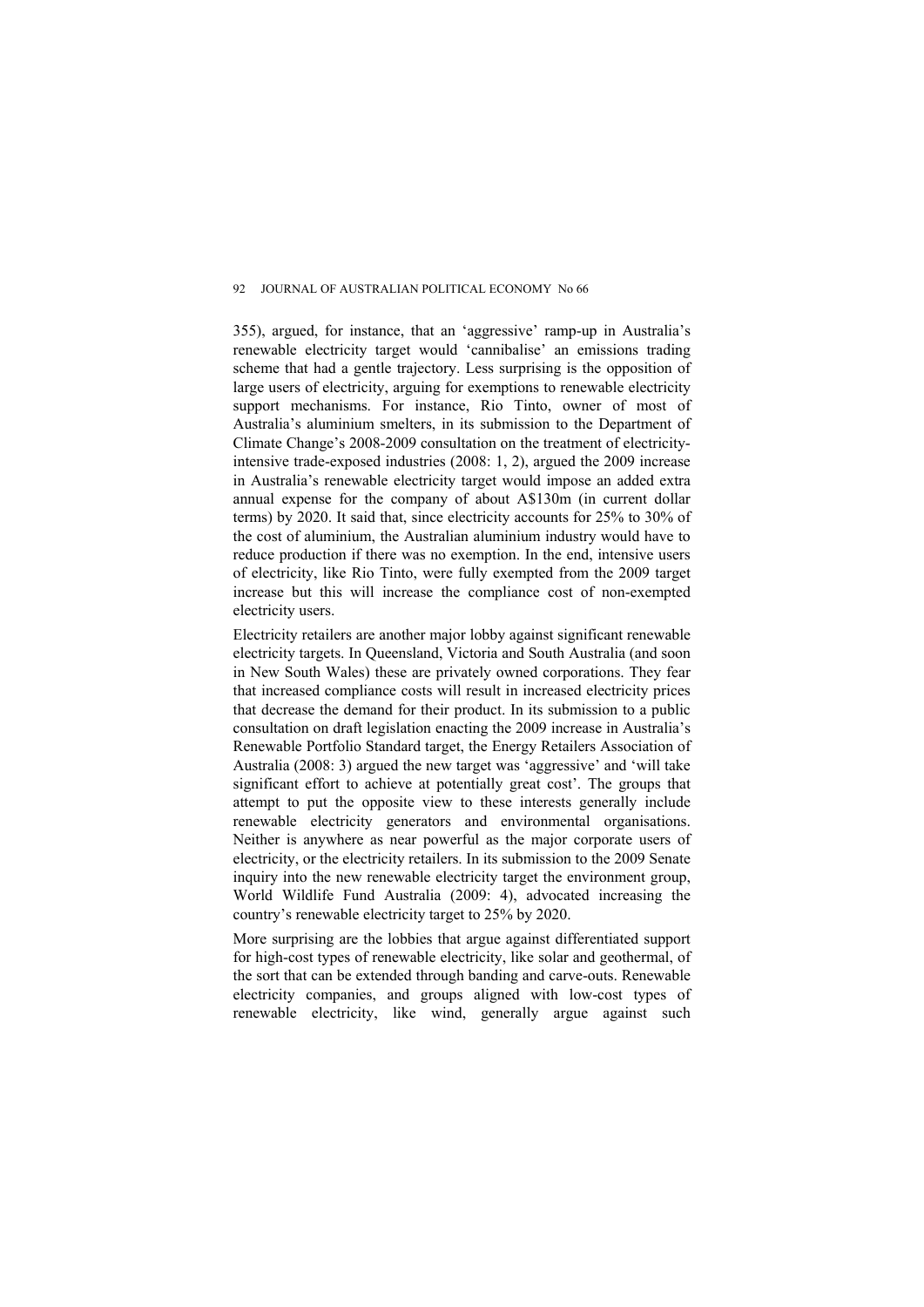differentiation. However, in countries like the United Kingdom, which has a significant quantity of the high-cost offshore wind resource, wind interests invariably argue for differentiated support. In Australia, the Clean Energy Council, whose members include a number of wind companies and coal generators that have interests in wind generators, argues against carve-outs. In a 2009 media release (p.1) it said 'carveouts in the proposed target for emerging technology sounds like a nice idea, but it doesn't work'. Similarly, Vestas, a wind equipment supplier, argued in its submission to the 2009 Senate inquiry into the new 2009 renewable electricity target (2009: 3) that banding would add unnecessary complexity to the country's Renewable Portfolio Standard. It also said that such an approach was generally advocated by renewable electricity interests that viewed support mechanisms as a 'magic pudding'.

Probably the most influential obstacle to significantly increased renewable electricity targets is the political fear of a major consumer reaction against increased electricity prices. Although there are few developed countries with lower residential electricity prices than Australia's (ABARE 2010b: 26), there is evidently political angst about the possible consequences of rising electricity bills. This was a significant contributor to the Rudd government postponing the reintroduction of emissions trading legislation into the Australian parliament in April 2010 and the New South Wales government's decision to slash its state feed-in tariff by two-thirds in October 2010. Electricity prices in Australia have experienced rapid increases over the past five years: the electricity consumer price index rose by 50% between June 2005 and June 2010, whereas the 'all-groups' index rose by 16% (Australian Bureau of Statistics 2010). The main driver of this has been a catch-up in distribution infrastructure investment, not renewable electricity subsidisation. There is speculation that electricity prices will continue increasing, with a doubling predicted over the next five years (Bita 2010).

## **Conclusion**

Reduction of Australia's high level of greenhouse gas emissions will require reduction of its electricity sector in particular. Renewable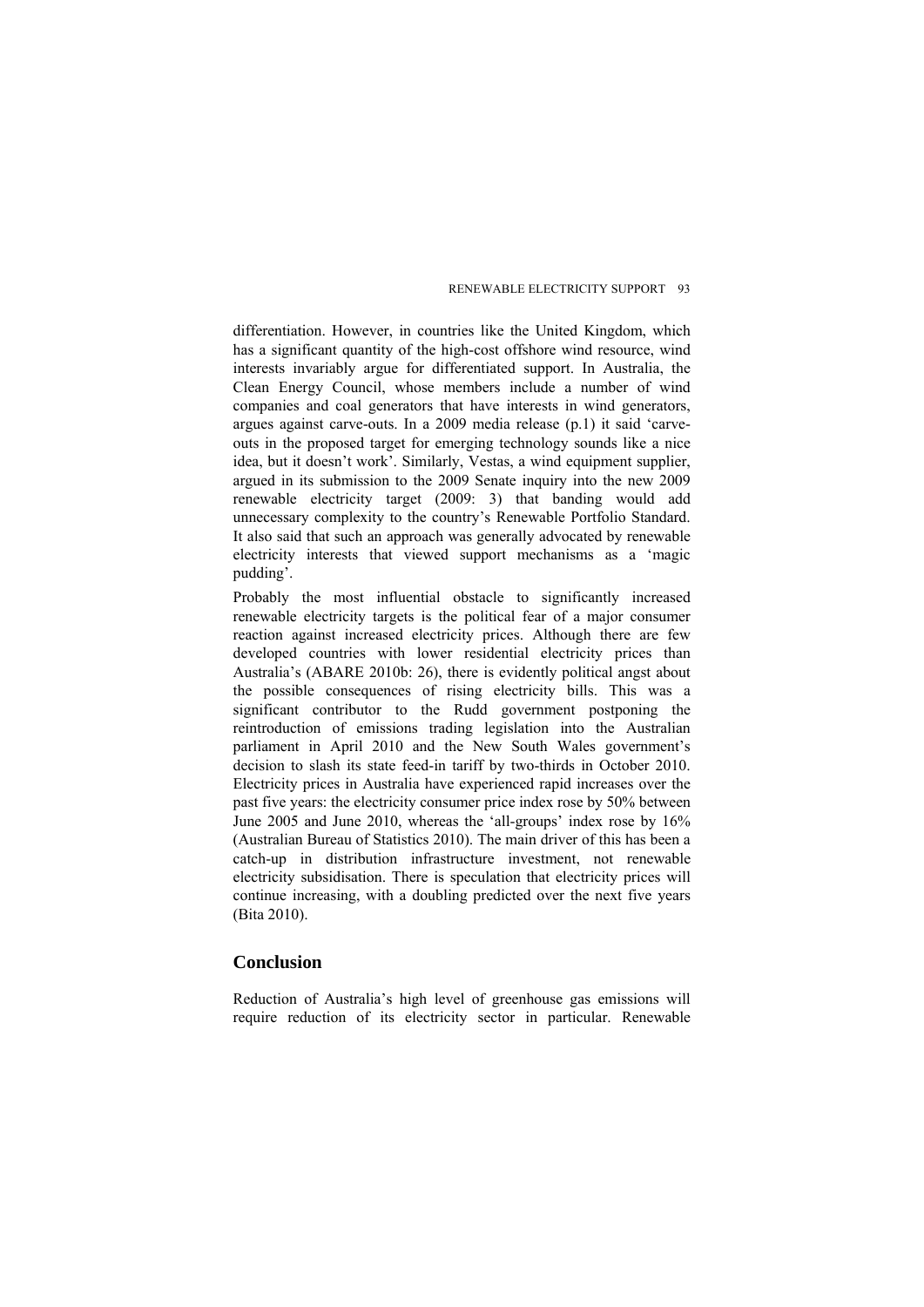electricity will play a central role. However, although Australia's renewable electricity support mechanism has made a start in diversifying the country's renewable electricity base, it is handicapped by a number of major weaknesses. These include a rapidly expanding electricity market, a volatile tradable certificate price, a lack of differentiation of subsidy levels for different types of renewable electricity, a large proportion of support directed to solar water heaters and a 2020 target that will not allow the country to even limit its electricity greenhouse gas emissions to 2000 levels. To make serious inroads into its electricity greenhouse gas emissions, Australia needs renewable electricity support that extends different subsidy levels to higher cost types of renewable electricity and a much higher 2020 renewable electricity generation target. All of this needs to be part of an overall electricity generation management strategy that significantly reduces the nation's high rate of electricity consumption growth. Australia has made a modest start to its renewable electricity development and its support policy design has a long way to go before it can play a major in reducing the nation's high level of electricity sector greenhouse gas emissions.

*Greg Buckman is a PhD student at the Australian National University's Fenner School of Environment and Society.* 

#### *[greg.buckman@anu.edu.au](mailto:Greg.buckman@anu.edu.au)*

*The author wishes to thank Dr Jack Pezzey and Dr Mark Diesendorf for their assistance in preparing this article as well as that of the unnamed reviewers.* 

### **References**

ABARE, 2010a. *Australian Electricity Generation by Fuel* (privately supplied statistics), Department of Resources, Energy and Tourism, Canberra.

ABARE, 2010b. *Energy in Australia 2010*, Department of Resources, Energy and Tourism, Canberra.

ABARE, 2010c. *Australian Energy Projections to 2029-30*, Australian Bureau of Agricultural and Resource Economics, Canberra.

Australian Bureau of Statistics, 2010. *Consumer Price Index June 2010* (cat no. 6401.0), Australian Bureau of Statistics, Canberra.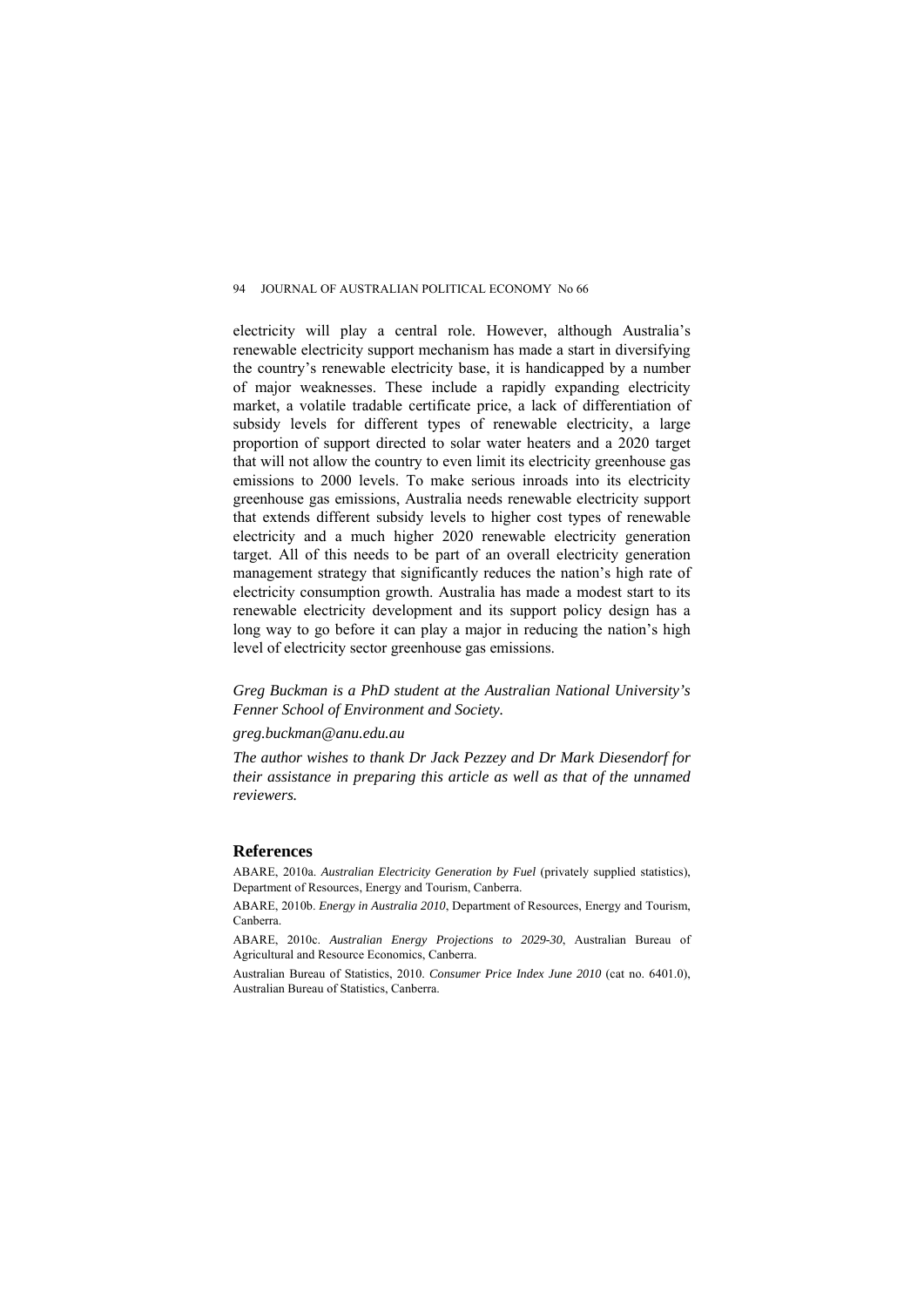Australian Conservation Foundation, 2010. *Building Australia's Big Solar Industry*, Australian Conservation Foundation, Melbourne.

Australian Greenhouse Office, 2006. *Stationary Energy Sector Greenhouse Gas Emissions Projections 2006*, Department of Environment and Heritage, Canberra.

Bita, N., 2010. 'Cost of Power to Double in Five Years' (newspaper article 23.9.10), *The Australian*, Sydney.

Bloomberg New Energy Finance, 2010. *Renewable Energy Investment Opportunities and Abatement in Australia,* Bloomberg New Energy Finance, Sydney.

Boyd, R., Sproule, A., Benyon, P., Grima, C., Naicker, K., Ward, P., and Feltrin, C., 2007. *NSW Power Generation and CO2 Emissions Reduction Technology Options,* Connell Wagner, Sydney.

Buckman, G., and Diesendorf, M., 2010. 'Design Limitations in Australian Renewable Electricity Policies', *Energy Policy*, vol. 38: 3365-3376.

Clean Energy Council, 2009. *Emerging Technologies Need Investors Not a Carve Out* (media release 18.8.09), Clean Energy Council, Melbourne.

CSIRO, 2006. *Heat is On: The Future of Energy in Australia*, CSIRO, Canberra.

DCC, 2008. *National Greenhouse Gas Inventory 2006: Accounting for the Kyoto Target*, Department of Climate Change, Canberra.

DCC, 2010. *Australia's National Greenhouse Accounts: National Greenhouse Gas Inventory, accounting for the Kyoto target May 2010*, Australian Government, Canberra.

Department for Business Enterprise and Regulatory Reform, 2008a. *UK Renewable Energy Strategy Consultation: June 2008*, Department for Business Enterprise and Regulatory Reform, London.

Diesendorf, M., 2007. *Paths to a Low Carbon Future: Reducing Australia's Greenhouse Gas Emissions by 30 per cent by 2020,* Sustainability Centre, Sydney.

Energy Information Administration (United States), 2010. *Official Statistics from the US Government: Electricity*, Energy Information Administration, Washington DC.

Energy Retailers Association of Australia, 2008. Submission to the Department of Climate Change 2008-2009 consultation on the Exposure Draft Legislation of the Renewable Energy Target Scheme, The Energy Retailers Association of Australia, Sydney.

European Commission, 2010. *EU Energy in Figures 2010: Electricity Generation from Renewables*, Extended Time Series, European Commission Directorate-General for Energy and Transport, Brussels.

European Photovoltaic Industry Association, 2010. *2014 Global Market Outlook for Photovoltaics until 2012: May 2010 update*, European Photovoltaic Industry Association, Brussels.

Finon, D., 2006. 'The Social Efficiency of Instruments for the Promotion of Renewable Energies in the Liberalised Power Industry', *Annals of Public and Cooperative Economics*, vol. 77 no. 3: 309-343.

Garnaut, R., 2008a. *The Garnaut Climate Change Review: Final Report*, Cambridge University Press, Melbourne.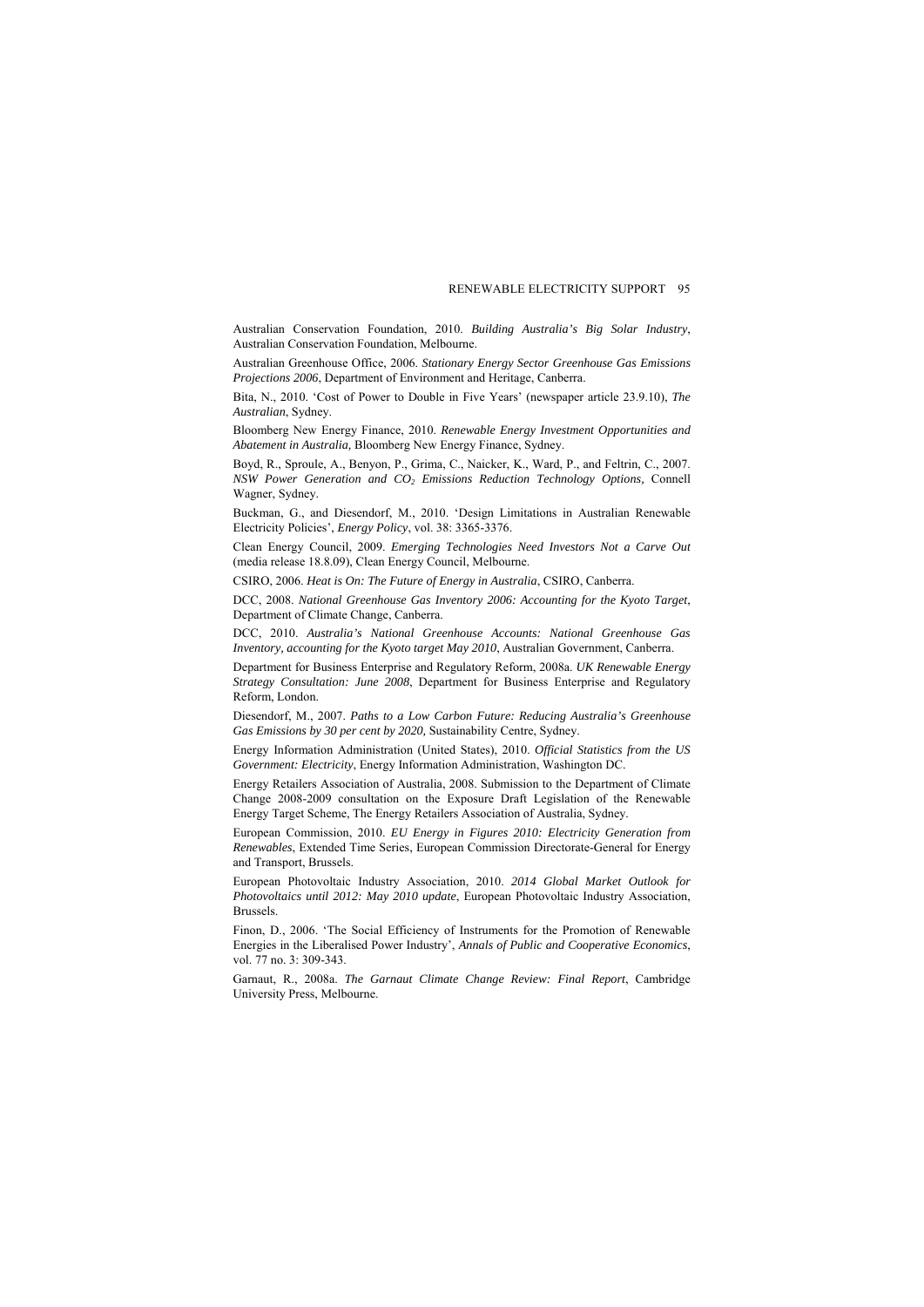Garnaut R., 2008b. *Issue Paper 4, Research and Development: Low Emissions Energy Technologies,* Garnaut Climate Change Review secretariat, Canberra.

Graham, Paul, Luke Reedman and Peter Coombes 2008*. Options for Electricity Generation in Australia – 2007 Update: Technology Assessment Report 72*. Cooperative Research Centre for Coal in Sustainable Development, Pullenvale.

Graham, P., 2010. *Global and Local Learning Model of Electricity Generation Technology Futures*, CSIRO, Canberra.

Green Energy Markets, 2010a. *The REC Report: October 2010*, Green Energy Markets, Melbourne.

Green Energy Markets, 2010b. *Spot REC Prices (End Month)*(web information), Green Energy Markets, Melbourne.

Hepburn, C., 2006. 'Regulation by Prices, Quantities or Both: a Review of Instrument Choice', *Oxford Review of Environmental Policy,* vol. 22: 226-247.

HM Government, 2009. *The UK Low Carbon Transition Plan: National Strategy for Climate and Energy*, HM Government, London.

IEA, 2009. *Statistics: Electricity/Heat* (on-line energy database), International Energy Agency, Paris.

IPCC, 2007. *Contribution of Working Group III to the Fourth Assessment Report of the Intergovernmental Panel on Climate Change: Summary for Policymakers,*  Intergovernmental Panel on Climate Change, Geneva.

Jakrawatana, N., Moore, S., and MacGill, I., 2009. 'Economic Assessment of Regional Bioenergy Systems in Australia: A Flow Analysis Application', *International Journal of Environment and Pollution*, vol. 39: 61-73.

Kann, S., 2010. 'Overcoming Barriers to Wind Project Finance in Australia', *Energy Policy*, vol. 37: 3139-3148.

Kent, A., and Mercer, D., 2006. 'Australia's Mandatory Renewable Energy Target: An Assessment'. *Energy Policy*, vol. 34: 1046-1062.

Lovegrove, K., and Dennis, M., 2006. 'Solar Thermal Energy Systems in Australia', *International Journal of Environmental Studies*, vol. 63 no. 6: 791-802.

MacGill, I., 2009. 'Electricity Market Design for Facilitating the Integration of Wind Energy: Experience and Prospects with the Australian National Energy Market', *Energy Policy*, vol 38 no. 7: 3180-3191.

McLennan Magasanik Associates, 2008a. *Detailed Results of the Modelling of the Impacts of Emissions Trading on the Electricity Markets*, Treasury Department, Canberra.

McKinsey and Company, 2008. *An Australian Cost Curve for Greenhouse Gas Reduction*. Sydney, McKinsey Australia.

MRET Review Panel, 2003. *Renewable Opportunities: A Review of the Operation of the Renewable Energy (Electricity) Act 2000*. Canberra, Australian Greenhouse Office.

Needham, S., 2009. *Renewable Energy Technologies Update*, Parliament of Australia Parliamentary Library, Canberra.